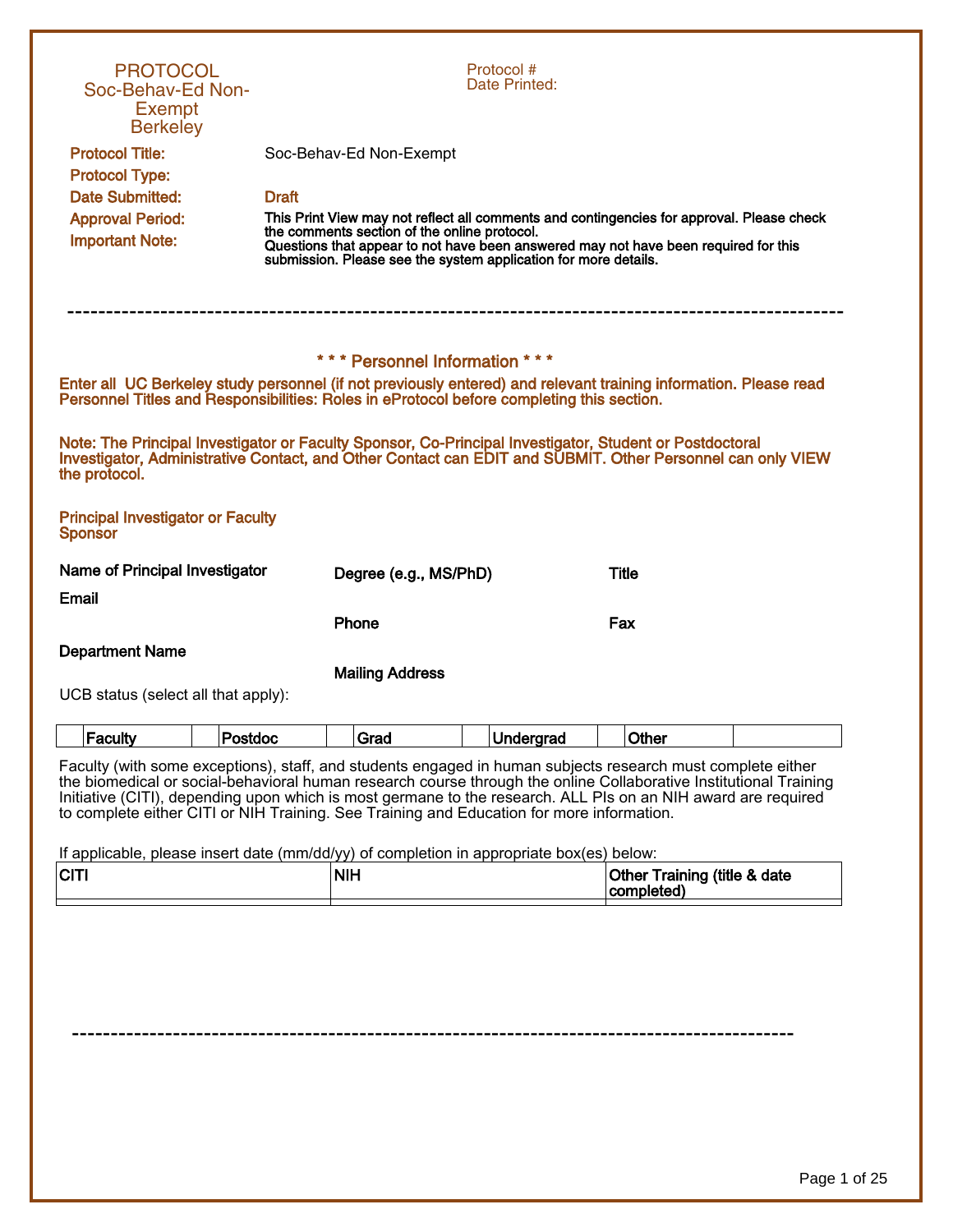# **PROTOCOL** Soc-Behav-Ed Non-Exempt **Berkeley**

Protocol # Date Printed:

Protocol Title: Protocol Type: Date Submitted: Approval Period: Important Note:

Soc-Behav-Ed Non-Exempt

#### Draft

This Print View may not reflect all comments and contingencies for approval. Please check the comments section of the online protocol. Questions that appear to not have been answered may not have been required for this submission. Please see the system application for more details.

\* \* \* Vulnerable Subject Checklist \* \* \*

2 ----------------------------------------------------------------------------------------------------

# Vulnerable Subject Checklist

Yes No

Children/Minors **Prisoners** Pregnant Women Fetuses Neonates Educationally Disadvantaged Economically Disadvantaged Cognitively Impaired Other (i.e., any vulnerable subject population(s) not specified above)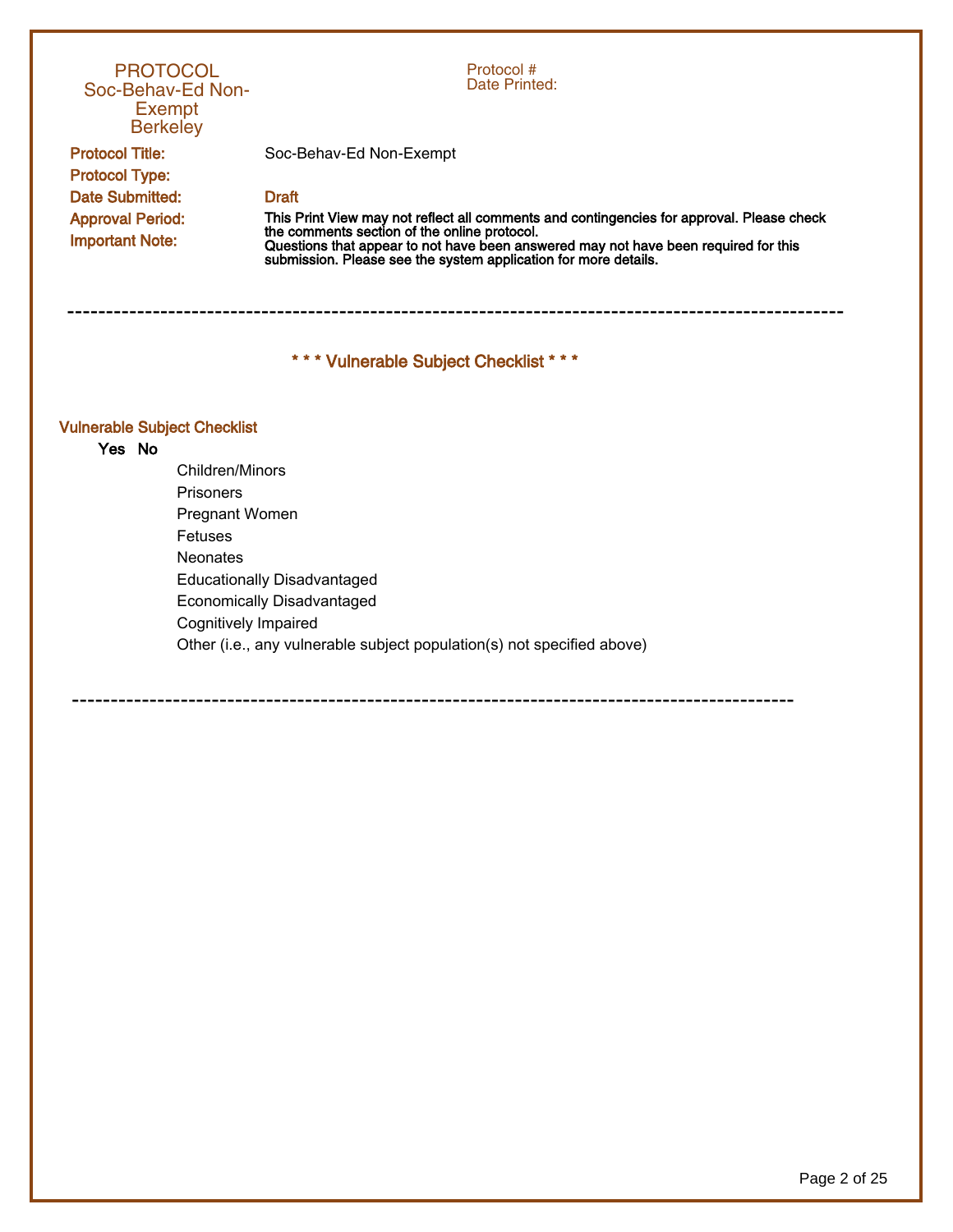## **PROTOCOL** Soc-Behav-Ed Non-Exempt **Berkeley**

Protocol # Date Printed:

Protocol Title: Protocol Type: Date Submitted: Approval Period: Important Note:

Soc-Behav-Ed Non-Exempt

## Draft

This Print View may not reflect all comments and contingencies for approval. Please check the comments section of the online protocol. Questions that appear to not have been answered may not have been required for this submission. Please see the system application for more details.

\* \* \* Study Sites \* \* \*

3 ----------------------------------------------------------------------------------------------------

## Study Sites

 Select All That Apply : International International Site(s) (specify country, region, and township or village)

 Local UC Berkeley UC Davis UC Irvine UC Los Angeles UC Merced UC Riverside UC San Diego UC San Francisco UC Santa Barbara UC Santa Cruz Lawrence Berkeley National Laboratory Alameda Unified School District (specify schools below)

Berkeley Unified School District (specify schools below)

Oakland Unified School District (specify schools below)

Other (Specify other Study Sites)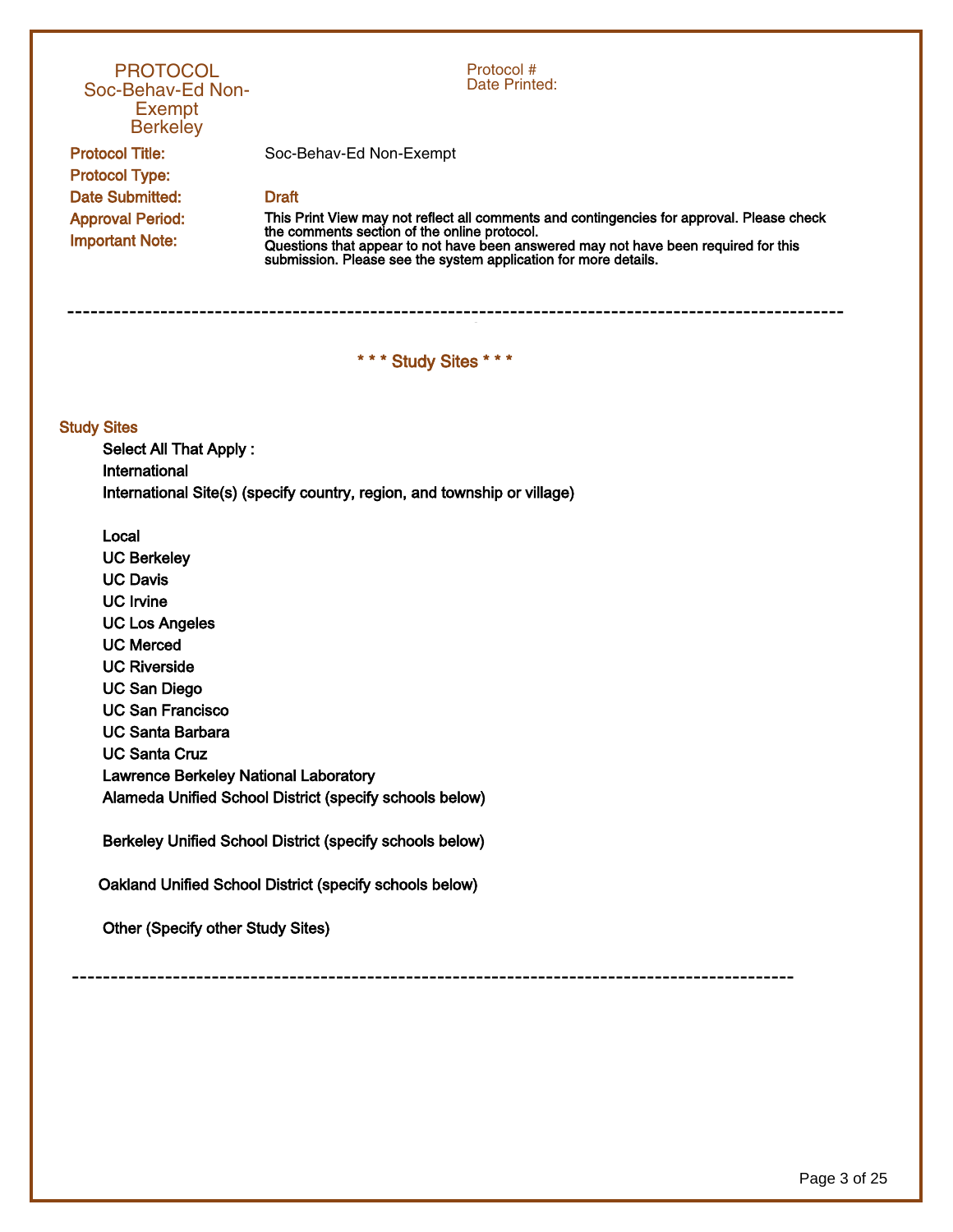| <b>PROTOCOL</b><br>Soc-Behav-Ed Non-<br><b>Exempt</b><br><b>Berkeley</b>                                                        | Protocol #<br>Date Printed: 02/16/2016                                                                                                                                                                                                                                                           |  |  |
|---------------------------------------------------------------------------------------------------------------------------------|--------------------------------------------------------------------------------------------------------------------------------------------------------------------------------------------------------------------------------------------------------------------------------------------------|--|--|
| <b>Protocol Title:</b>                                                                                                          | Soc-Behav-Ed Non-Exempt                                                                                                                                                                                                                                                                          |  |  |
| <b>Protocol Type:</b>                                                                                                           |                                                                                                                                                                                                                                                                                                  |  |  |
| <b>Date Submitted:</b>                                                                                                          | <b>Draft</b>                                                                                                                                                                                                                                                                                     |  |  |
| <b>Approval Period:</b><br><b>Important Note:</b>                                                                               | This Print View may not reflect all comments and contingencies for approval. Please check the comments section of the online protocol.<br>Questions that appear to not have been answered may not have been required for this<br>submission. Please see the system application for more details. |  |  |
|                                                                                                                                 | *** General Checklist ***                                                                                                                                                                                                                                                                        |  |  |
| <b>General Checklist</b>                                                                                                        |                                                                                                                                                                                                                                                                                                  |  |  |
| <b>No</b><br>Yes                                                                                                                |                                                                                                                                                                                                                                                                                                  |  |  |
|                                                                                                                                 | Is the research receiving any federal funding (e.g., NIH, NSF, DOD, etc.)                                                                                                                                                                                                                        |  |  |
|                                                                                                                                 | Is another UC campus relying on UC Berkeley for IRB review by means of the UC System<br>Memorandum of Understanding (MOU)?                                                                                                                                                                       |  |  |
| Is another institution relying on UC Berkeley for IRB review by means of an Inter-institutional<br>IRB Authorization Agreement? |                                                                                                                                                                                                                                                                                                  |  |  |
|                                                                                                                                 | Will subjects be paid for participation?                                                                                                                                                                                                                                                         |  |  |
|                                                                                                                                 | Is this protocol administratively supported by Campus Shared Services Team 9?                                                                                                                                                                                                                    |  |  |
|                                                                                                                                 |                                                                                                                                                                                                                                                                                                  |  |  |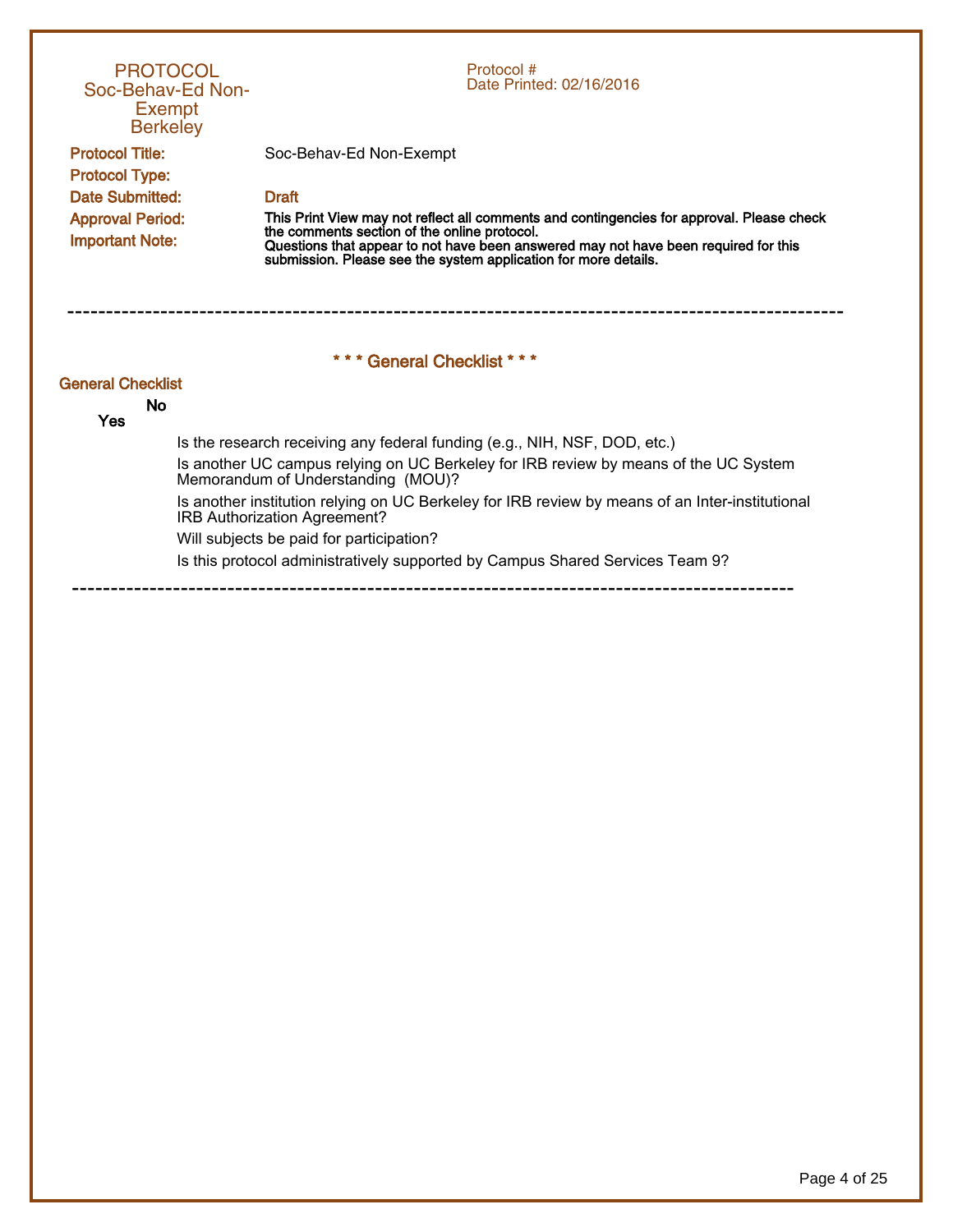| <b>PROTOCOL</b><br>Soc-Behav-Ed Non-                                                                                                                                                                                                                                                                                                                                                                                                                                                                                                                                                                | Protocol #<br>Date Printed:                                                                                                                                                                                                                                                                         |  |  |  |
|-----------------------------------------------------------------------------------------------------------------------------------------------------------------------------------------------------------------------------------------------------------------------------------------------------------------------------------------------------------------------------------------------------------------------------------------------------------------------------------------------------------------------------------------------------------------------------------------------------|-----------------------------------------------------------------------------------------------------------------------------------------------------------------------------------------------------------------------------------------------------------------------------------------------------|--|--|--|
| <b>Exempt</b><br><b>Berkeley</b>                                                                                                                                                                                                                                                                                                                                                                                                                                                                                                                                                                    |                                                                                                                                                                                                                                                                                                     |  |  |  |
| <b>Protocol Title:</b><br><b>Protocol Type:</b>                                                                                                                                                                                                                                                                                                                                                                                                                                                                                                                                                     | Soc-Behav-Ed Non-Exempt                                                                                                                                                                                                                                                                             |  |  |  |
| <b>Date Submitted:</b>                                                                                                                                                                                                                                                                                                                                                                                                                                                                                                                                                                              | <b>Draft</b>                                                                                                                                                                                                                                                                                        |  |  |  |
| <b>Approval Period:</b><br><b>Important Note:</b>                                                                                                                                                                                                                                                                                                                                                                                                                                                                                                                                                   | This Print View may not reflect all comments and contingencies for approval. Please check<br>the comments section of the online protocol.<br>Questions that appear to not have been answered may not have been required for this<br>submission. Please see the system application for more details. |  |  |  |
|                                                                                                                                                                                                                                                                                                                                                                                                                                                                                                                                                                                                     |                                                                                                                                                                                                                                                                                                     |  |  |  |
|                                                                                                                                                                                                                                                                                                                                                                                                                                                                                                                                                                                                     | *** Funding ***                                                                                                                                                                                                                                                                                     |  |  |  |
| <b>Funding Checklist</b>                                                                                                                                                                                                                                                                                                                                                                                                                                                                                                                                                                            |                                                                                                                                                                                                                                                                                                     |  |  |  |
| source to the appropriate table below.                                                                                                                                                                                                                                                                                                                                                                                                                                                                                                                                                              | If the research is not funded, check the "Not Funded" box below. If the research is funded, add the funding                                                                                                                                                                                         |  |  |  |
| NOTE: Only the Principal Investigator (PI) of the grant or subcontract can add his or her own SPO Funding<br>information in this section. The PI of the grant must also be listed in the Personnel Information section of the<br>protocol in one of the following roles: Principal Investigator or Faculty Sponsor, Student or Postdoctoral<br>Investigator, Co-Principal Investigator, Administrative Contact, or Other Contact. Training Grants can be added<br>by anyone in one of the aforementioned roles. For step-by-step instructions, see Add SPO Funding Quick Guide<br><b>Not Funded</b> |                                                                                                                                                                                                                                                                                                     |  |  |  |
| <b>SPO - Funding</b>                                                                                                                                                                                                                                                                                                                                                                                                                                                                                                                                                                                |                                                                                                                                                                                                                                                                                                     |  |  |  |
|                                                                                                                                                                                                                                                                                                                                                                                                                                                                                                                                                                                                     |                                                                                                                                                                                                                                                                                                     |  |  |  |
| <b>Funding - Other</b>                                                                                                                                                                                                                                                                                                                                                                                                                                                                                                                                                                              |                                                                                                                                                                                                                                                                                                     |  |  |  |
|                                                                                                                                                                                                                                                                                                                                                                                                                                                                                                                                                                                                     |                                                                                                                                                                                                                                                                                                     |  |  |  |
|                                                                                                                                                                                                                                                                                                                                                                                                                                                                                                                                                                                                     |                                                                                                                                                                                                                                                                                                     |  |  |  |
|                                                                                                                                                                                                                                                                                                                                                                                                                                                                                                                                                                                                     |                                                                                                                                                                                                                                                                                                     |  |  |  |
|                                                                                                                                                                                                                                                                                                                                                                                                                                                                                                                                                                                                     |                                                                                                                                                                                                                                                                                                     |  |  |  |
|                                                                                                                                                                                                                                                                                                                                                                                                                                                                                                                                                                                                     |                                                                                                                                                                                                                                                                                                     |  |  |  |
|                                                                                                                                                                                                                                                                                                                                                                                                                                                                                                                                                                                                     |                                                                                                                                                                                                                                                                                                     |  |  |  |
|                                                                                                                                                                                                                                                                                                                                                                                                                                                                                                                                                                                                     |                                                                                                                                                                                                                                                                                                     |  |  |  |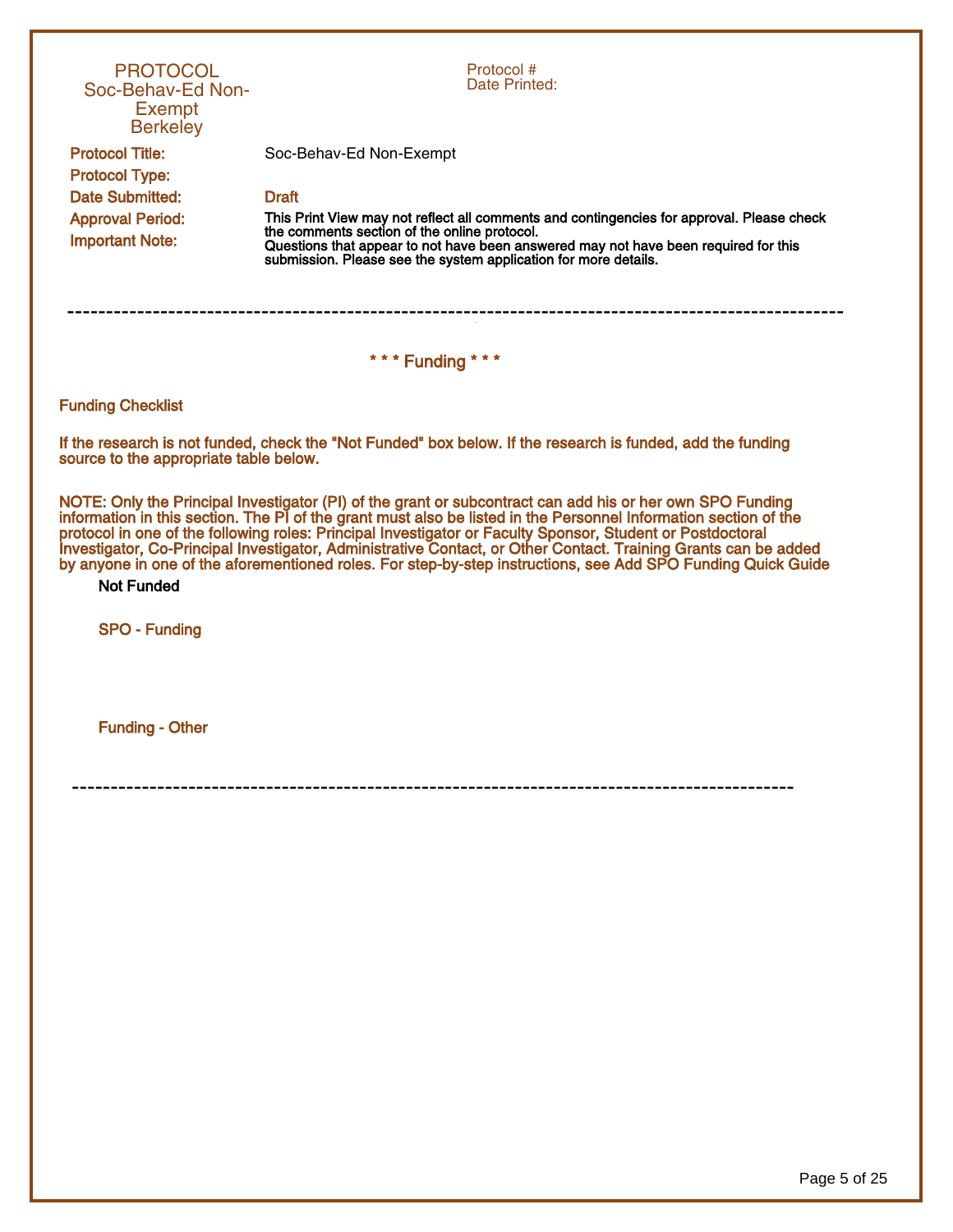| <b>PROTOCOL</b><br>Soc-Behav-Ed Non-<br>Exempt<br><b>Berkeley</b>                                                                                                                                                               | Protocol #<br>Date Printed:                                                                                                                                                                                                                                                                         |  |  |
|---------------------------------------------------------------------------------------------------------------------------------------------------------------------------------------------------------------------------------|-----------------------------------------------------------------------------------------------------------------------------------------------------------------------------------------------------------------------------------------------------------------------------------------------------|--|--|
| <b>Protocol Title:</b><br><b>Protocol Type:</b>                                                                                                                                                                                 | Soc-Behav-Ed Non-Exempt                                                                                                                                                                                                                                                                             |  |  |
| Date Submitted:                                                                                                                                                                                                                 | <b>Draft</b>                                                                                                                                                                                                                                                                                        |  |  |
| <b>Approval Period:</b><br><b>Important Note:</b>                                                                                                                                                                               | This Print View may not reflect all comments and contingencies for approval. Please check<br>the comments section of the online protocol.<br>Questions that appear to not have been answered may not have been required for this<br>submission. Please see the system application for more details. |  |  |
|                                                                                                                                                                                                                                 | *** Expedited Paragraphs ***                                                                                                                                                                                                                                                                        |  |  |
| <b>Request for Expedited Review</b>                                                                                                                                                                                             |                                                                                                                                                                                                                                                                                                     |  |  |
| An expedited review procedure consists of a review of research involving human subjects by the IRB Chair, or<br>by one or more experienced reviewers designated by the Chairperson from among the members of the<br>committees. |                                                                                                                                                                                                                                                                                                     |  |  |

 In order to be eligible for expedited review, ALL aspects of the research must include activities that (1) present no more than minimal risk to human subjects, and (2) involve only procedures included in one or more of the specific categories listed below.

 If requesting Expedited Review, select one or more of the applicable paragraph(s) below. (DO NOT select any paragraph(s) if your protocol does not qualify for expedited review. Protocols that do not qualify for expedited review will be reviewed by the full (convened) Committee.)

## 1. Clinical studies of drugs and medical devices only when conditions (a) and (b) are met.

- a) Research on drugs for which an investigational new drug application (21 CFR Part 312) is not required. (Note: Research on marketed drugs that significantly increases the risks or decreases the acceptability of the risks associated with the use of the product is not eligible for expedited review.)
- b) Research on medical devices for which
- i) an investigational device exemption application (21 CFR Part 812) is not required; or
- ii) the medical device is cleared/approved for marketing and the medical device is being used in accordance with its cleared/approved labeling.

## 2. Collection of blood samples by finger stick, heel stick, ear stick, or venipuncture as follows:

- a) From healthy, non-pregnant adults who weigh at least 110 pounds. For these subjects, the amounts drawn may not exceed 550 ml in an 8 week period and collection may not occur more frequently than 2 times per week; or
- b) From other adults and children, considering the age, weight, and health of the subjects, the collection procedure, the amount of blood to be collected, and the frequency with which it will be collected. For these subjects, the amount drawn may not exceed the lesser of 50 ml or 3 ml per kg in an 8 week period and collection may not occur more frequently than 2 times per week.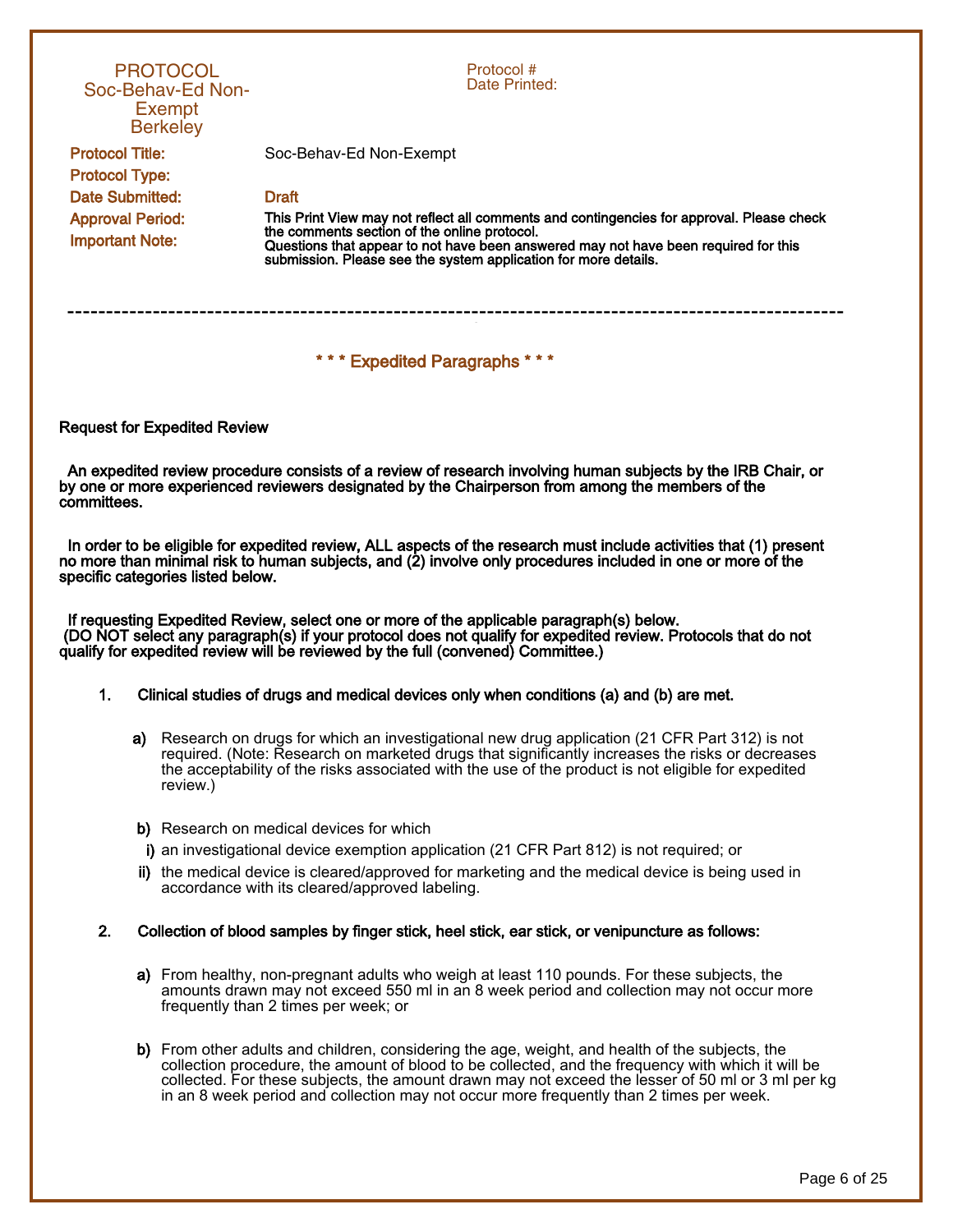# **PROTOCOL** Soc-Behav-Ed Non-Exempt **Berkeley**

Protocol # Date Printed:

Protocol Title: Protocol Type: Date Submitted: Approval Period: Important Note:

Soc-Behav-Ed Non-Exempt

### Draft

This Print View may not reflect all comments and contingencies for approval. Please check the comments section of the online protocol. Questions that appear to not have been answered may not have been required for this submission. Please see the system application for more details.

# 3. Prospective collection of biological specimen for research purposes by non-invasive means. Examples:

- a) hair and nail clippings in a non-disfiguring manner;
- b) deciduous teeth at time of exfoliation or if routine patient care indicates a need for extraction;

1

----------------------------------------------------------------------------------------------------

- c) permanent teeth if routine patient care indicates a need for extraction;
- d) excreta and external secretions (including sweat);
- e) uncannulated saliva collected either in an unstimulated fashion or stimulated by chewing gumbase or wax or by applying a dilute citric solution to the tongue;
- f) placenta removed at delivery;
- g) amniotic fluid obtained at the time of rupture of the membrane prior to or during labor;
- h) supra- and subgingival dental plaque and calculus, provided the collection procedure is not more invasive than routine prophylactic scaling of the teeth and the process is accomplished in accordance with accepted prophylactic techniques;
- i) mucosal and skin cells collected by buccal scraping or swab, skin swab, or mouth
- j) sputum collected after saline mist nebulization.
- 4. Collection of data through non-invasive procedures (not involving general anesthesia or sedation) routinely employed in clinical practice, excluding procedures involving x rays or microwaves. Where medical devices are employed, they must be cleared/approved for marketing. (Studies intended to evaluate the safety and effectiveness of the medical device are not generally eligible for expedited review, including studies of cleared medical devices for new indications.)

#### Examples:

- a) physical sensors that are applied either to the surface of the body or at a distance and do not involve input of significant amounts of energy into the subject of an invasion of the subject's privacy;
- b) weighing or testing sensory acuity;
- c) magnetic resonance imaging;
- d) electrocardiography, electroencephalography, thermography, detection of naturally occurring radioactivity, electroretinography, ultrasound, diagnostic infrared imaging, doppler blood flow, and echocardiography;
- e) moderate exercise, muscular strength testing, body composition assessment, and flexibility testing where appropriate given the age, weight, and health of the individual.
- 5. Research involving materials (data, documents, records, or specimens) that have been collected or will be collected solely for non-research purposes (such as medical treatment or diagnosis). (NOTE: Some research in this paragraph may be exempt from the HHS regulations for the protection of human subjects. 45 CFR 46.101(b)(4). This listing refers only to research that is not exempt.)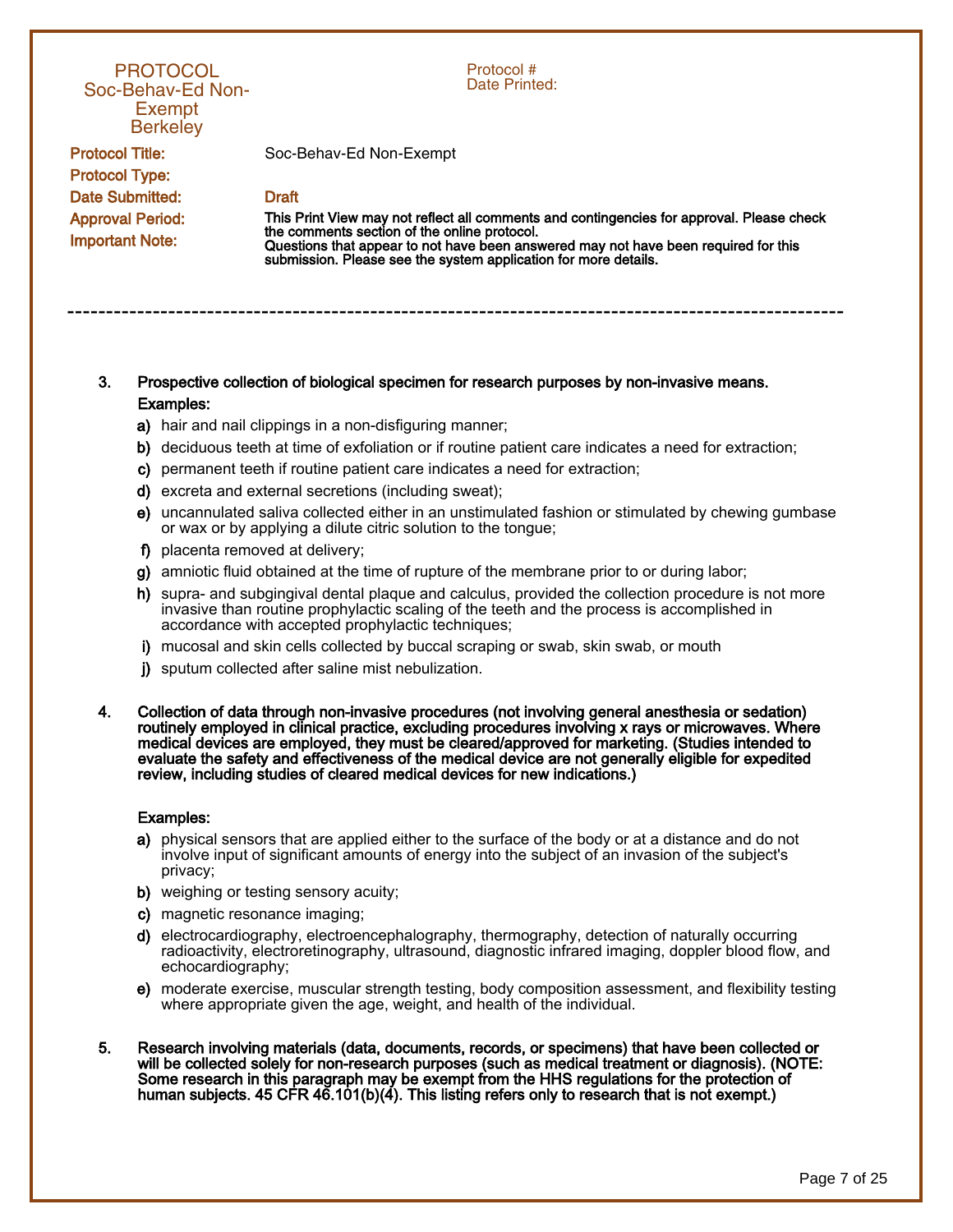|                                                   | <b>PROTOCOL</b><br>Soc-Behav-Ed Non-<br><b>Exempt</b><br><b>Berkeley</b>                                                                                                                                                                                                                                                                                                                                                                                  | Protocol #<br>Date Printed:                                                                                                                                                                                                                                                                                                                                           |  |
|---------------------------------------------------|-----------------------------------------------------------------------------------------------------------------------------------------------------------------------------------------------------------------------------------------------------------------------------------------------------------------------------------------------------------------------------------------------------------------------------------------------------------|-----------------------------------------------------------------------------------------------------------------------------------------------------------------------------------------------------------------------------------------------------------------------------------------------------------------------------------------------------------------------|--|
| <b>Protocol Title:</b>                            |                                                                                                                                                                                                                                                                                                                                                                                                                                                           | Soc-Behav-Ed Non-Exempt                                                                                                                                                                                                                                                                                                                                               |  |
| <b>Protocol Type:</b>                             |                                                                                                                                                                                                                                                                                                                                                                                                                                                           |                                                                                                                                                                                                                                                                                                                                                                       |  |
| <b>Date Submitted:</b>                            |                                                                                                                                                                                                                                                                                                                                                                                                                                                           | <b>Draft</b>                                                                                                                                                                                                                                                                                                                                                          |  |
| <b>Approval Period:</b><br><b>Important Note:</b> |                                                                                                                                                                                                                                                                                                                                                                                                                                                           | This Print View may not reflect all comments and contingencies for approval. Please check<br>the comments section of the online protocol.<br>Questions that appear to not have been answered may not have been required for this<br>submission. Please see the system application for more details.                                                                   |  |
|                                                   |                                                                                                                                                                                                                                                                                                                                                                                                                                                           |                                                                                                                                                                                                                                                                                                                                                                       |  |
| 6.                                                |                                                                                                                                                                                                                                                                                                                                                                                                                                                           | Collection of data from voice, video, digital, or image recordings made for research purposes.                                                                                                                                                                                                                                                                        |  |
| 7.                                                | Research on individual or group characteristics or behavior (including, but not limited to, research on<br>perception, cognition, motivation, identity, language, communication, cultural beliefs or practices, and<br>social behavior) or research employing survey, interview, oral history, focus group, program<br>evaluation, human factors evaluation, or quality assurance methodologies. (NOTE: Some research in<br>this category may be exempt.) |                                                                                                                                                                                                                                                                                                                                                                       |  |
| 8.                                                |                                                                                                                                                                                                                                                                                                                                                                                                                                                           | Continuing review of research previously approved by the convened IRB as follows:                                                                                                                                                                                                                                                                                     |  |
|                                                   |                                                                                                                                                                                                                                                                                                                                                                                                                                                           | a) Where (i) the research is permanently closed to the enrollment of new subjects; (ii) all subjects<br>have completed all research-related interventions; and (iii) the research remains active only for<br>long-term follow-up of subjects; or                                                                                                                      |  |
|                                                   |                                                                                                                                                                                                                                                                                                                                                                                                                                                           | b) Where no subjects have been enrolled and no additional risks have been identified; or                                                                                                                                                                                                                                                                              |  |
|                                                   |                                                                                                                                                                                                                                                                                                                                                                                                                                                           | c) Where the remaining research activities are limited to data analysis.                                                                                                                                                                                                                                                                                              |  |
| 9.                                                |                                                                                                                                                                                                                                                                                                                                                                                                                                                           | Continuing review of research, not conducted under an investigational new drug application or<br>investigational device exemption where categories two (2) through eight (8) do not apply but the IRB<br>has determined and documented at a convened meeting that the research involves no greater than<br>minimal risk and no additional risks have been identified. |  |
|                                                   |                                                                                                                                                                                                                                                                                                                                                                                                                                                           |                                                                                                                                                                                                                                                                                                                                                                       |  |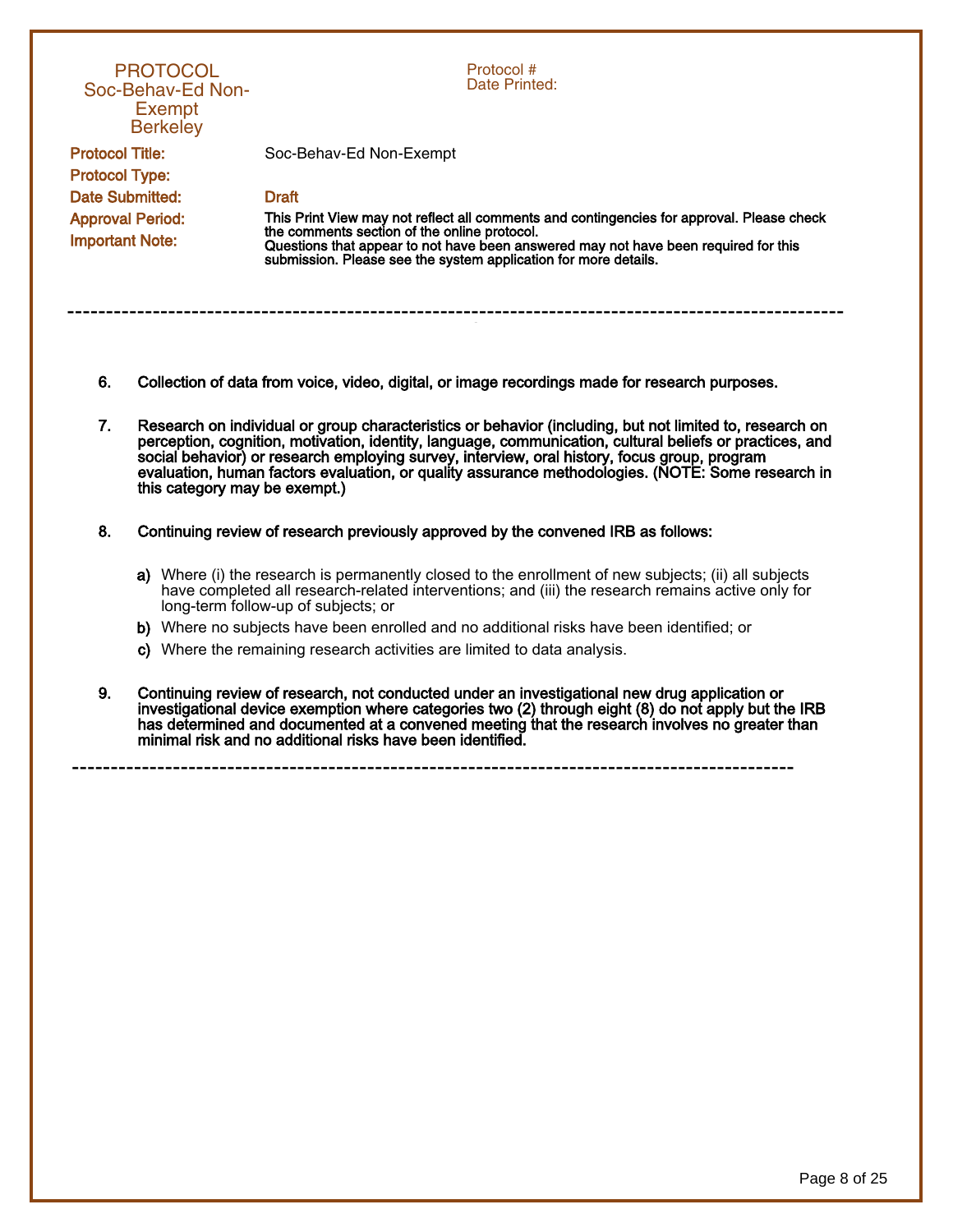| <b>PROTOCOL</b><br>Soc-Behav-Ed Non-<br><b>Exempt</b><br><b>Berkelev</b>                                                                                                                                                                          | Protocol #<br>Date Printed:                                                                                                                                                                                                                                                                         |  |  |
|---------------------------------------------------------------------------------------------------------------------------------------------------------------------------------------------------------------------------------------------------|-----------------------------------------------------------------------------------------------------------------------------------------------------------------------------------------------------------------------------------------------------------------------------------------------------|--|--|
| <b>Protocol Title:</b>                                                                                                                                                                                                                            | Soc-Behav-Ed Non-Exempt                                                                                                                                                                                                                                                                             |  |  |
| <b>Protocol Type:</b>                                                                                                                                                                                                                             |                                                                                                                                                                                                                                                                                                     |  |  |
| <b>Date Submitted:</b>                                                                                                                                                                                                                            | <b>Draft</b>                                                                                                                                                                                                                                                                                        |  |  |
| <b>Approval Period:</b><br><b>Important Note:</b>                                                                                                                                                                                                 | This Print View may not reflect all comments and contingencies for approval. Please check<br>the comments section of the online protocol.<br>Questions that appear to not have been answered may not have been required for this<br>submission. Please see the system application for more details. |  |  |
|                                                                                                                                                                                                                                                   | *** Purpose, Background, Collaborative Research ***                                                                                                                                                                                                                                                 |  |  |
| Old CPHS # (for Protocols approved before eProtocol)<br><b>Study Title</b>                                                                                                                                                                        |                                                                                                                                                                                                                                                                                                     |  |  |
| Complete each section. When a question is not applicable, enter "N/A". Do not leave any sections blank.<br>1. Purpose<br>Provide a brief explanation of the proposed research, including specific study hypothesis, objectives, and<br>rationale. |                                                                                                                                                                                                                                                                                                     |  |  |
| 2. Background                                                                                                                                                                                                                                     |                                                                                                                                                                                                                                                                                                     |  |  |
| section).                                                                                                                                                                                                                                         | Give relevant background (e.g., summarize previous/current related studies) on condition, procedure,<br>product, etc. under investigation, including citations if applicable (attach bibliography in Attachments                                                                                    |  |  |
| 3. Collaborative Research                                                                                                                                                                                                                         |                                                                                                                                                                                                                                                                                                     |  |  |
|                                                                                                                                                                                                                                                   | a) If any non-UCB institutions or individuals are engaged in the research, explain their human research roles<br>and what human subjects training they have/PI has planned to provide.                                                                                                              |  |  |
| b)                                                                                                                                                                                                                                                | If any non-UCB institutions or individuals are collaborating in the research, complete the table below and<br>attach any relevant IRB approvals in the Attachments section.                                                                                                                         |  |  |

# 4. Qualifications of Study Personnel

a) Explain expertise of Principal Investigator, Student/Postdoc Investigator, Faculty Sponsor (if applicable), any Co-Investigators or other key personnel listed in the application, and how it relates to their specific roles in the study team.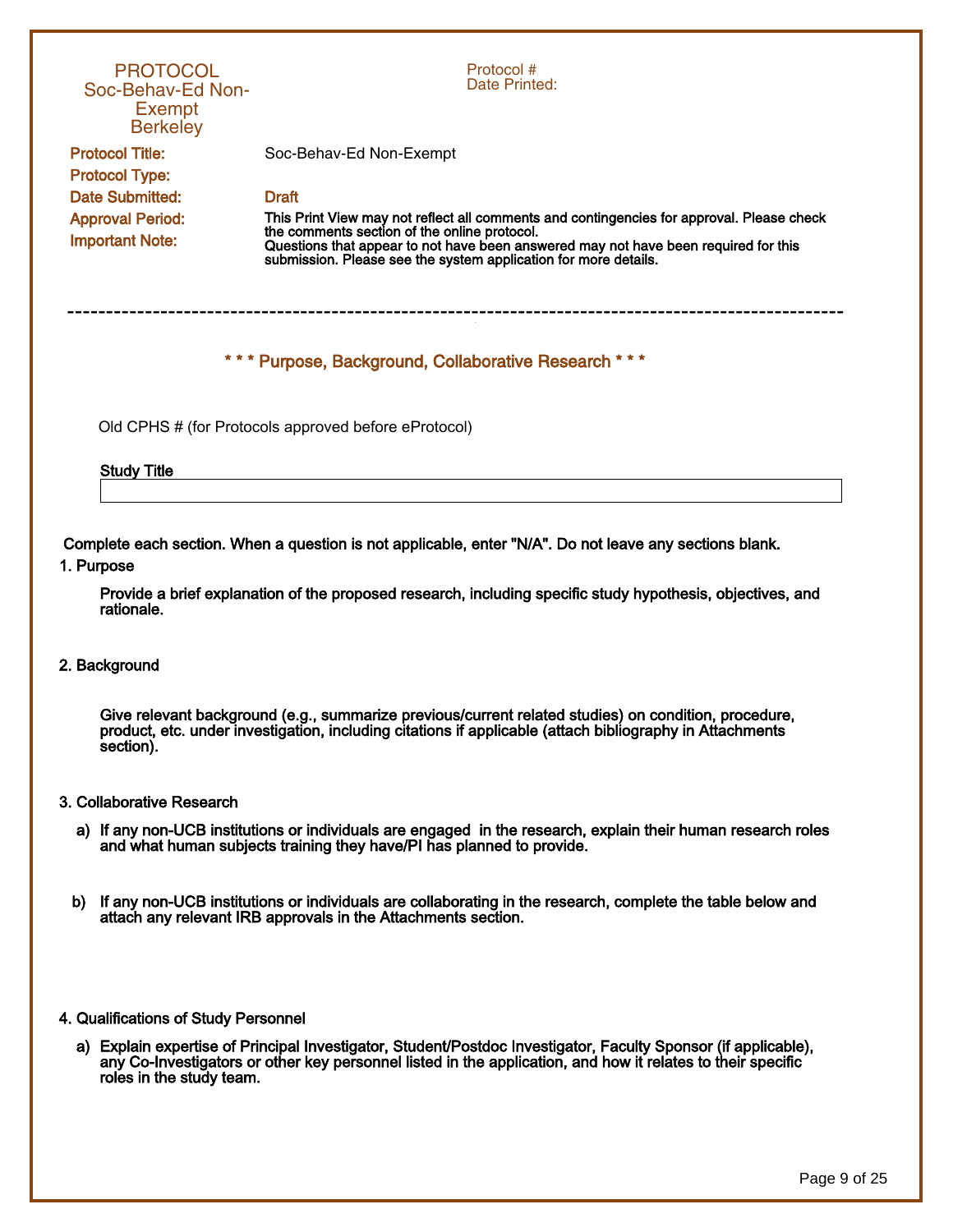| <b>PROTOCOL</b><br>Soc-Behav-Ed Non-<br>Exempt<br><b>Berkeley</b>                                                                                                                                                                                                                                                                                                                                                                                                                                                | Protocol #<br>Date Printed:                                                                                                                                                                                                                                                                                         |  |
|------------------------------------------------------------------------------------------------------------------------------------------------------------------------------------------------------------------------------------------------------------------------------------------------------------------------------------------------------------------------------------------------------------------------------------------------------------------------------------------------------------------|---------------------------------------------------------------------------------------------------------------------------------------------------------------------------------------------------------------------------------------------------------------------------------------------------------------------|--|
| <b>Protocol Title:</b><br><b>Protocol Type:</b>                                                                                                                                                                                                                                                                                                                                                                                                                                                                  | Soc-Behav-Ed Non-Exempt                                                                                                                                                                                                                                                                                             |  |
| Date Submitted:                                                                                                                                                                                                                                                                                                                                                                                                                                                                                                  | <b>Draft</b><br>This Print View may not reflect all comments and contingencies for approval. Please check<br>the comments section of the online protocol.<br>Questions that appear to not have been answered may not have been required for this<br>submission. Please see the system application for more details. |  |
| <b>Approval Period:</b><br><b>Important Note:</b>                                                                                                                                                                                                                                                                                                                                                                                                                                                                |                                                                                                                                                                                                                                                                                                                     |  |
| In case of International research, describe the expertise you have, or have access to, which prepares you<br>b)<br>to conduct research in this location and/or with this subject population, including specific qualifications (e.g.,<br>relevant coursework, background, experience, training). Also, explain your knowledge of local community<br>attitudes and cultural norms, and cultural sensitivities necessary to carry out the research. See CPHS<br>Guidelines on Research in an International Setting |                                                                                                                                                                                                                                                                                                                     |  |
|                                                                                                                                                                                                                                                                                                                                                                                                                                                                                                                  |                                                                                                                                                                                                                                                                                                                     |  |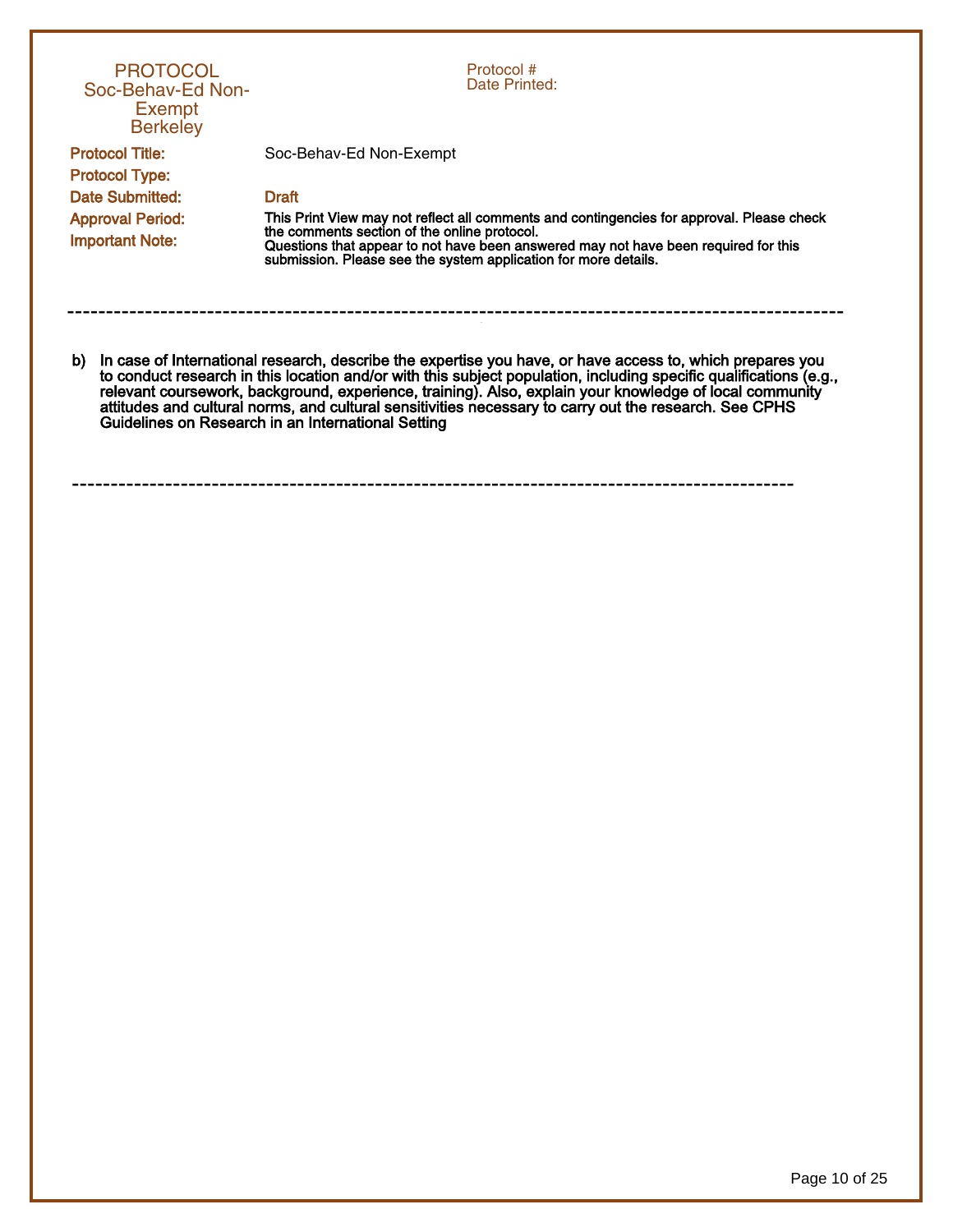| <b>PROTOCOL</b><br>Soc-Behav-Ed Non-<br>Exempt<br><b>Berkeley</b> | Protocol #<br>Date Printed:                                                                                                                                                                                                                                                                                         |  |  |
|-------------------------------------------------------------------|---------------------------------------------------------------------------------------------------------------------------------------------------------------------------------------------------------------------------------------------------------------------------------------------------------------------|--|--|
| <b>Protocol Title:</b><br><b>Protocol Type:</b>                   | Soc-Behav-Ed Non-Exempt                                                                                                                                                                                                                                                                                             |  |  |
| Date Submitted:                                                   | <b>Draft</b><br>This Print View may not reflect all comments and contingencies for approval. Please check<br>the comments section of the online protocol.<br>Questions that appear to not have been answered may not have been required for this<br>submission. Please see the system application for more details. |  |  |
| <b>Approval Period:</b><br><b>Important Note:</b>                 |                                                                                                                                                                                                                                                                                                                     |  |  |
|                                                                   | *** Subject Population ***                                                                                                                                                                                                                                                                                          |  |  |

- 5. Subject Population
- a) Describe proposed subject population, stating age range, gender, race, ethnicity, language and literacy.
- b) State total (maximum) number of subjects planned for the study and how many must be recruited to obtain this sample size. Explain how number of subjects needed to answer the research question was determined.
- c) If any proposed subjects are children/minors, prisoners, pregnant women, those with physical or cognitive impairments, or others who are considered vulnerable to coercion or undue influence, state rationale for their involvement.

## 6. Recruitment

- a) Explain how, where, when, and by whom prospective subjects will be identified/selected and approached for study participation. If researcher is subject's instructor, physician, or job supervisor, or if vulnerable subject groups will be recruited, explain what precautions will be taken to minimize potential coercion or undue influence to participate. See CPHS Guidelines on Recruitment for more information.
- b) Describe any recruitment materials (e.g., letters, flyers, advertisements [note type of media/where posted], scripts for verbal recruitment, etc.) and letter of permission/cooperation from institutions, agencies or organizations where off-site subject recruitment will take place (e.g., another UC campus, clinic, school district). Attach these documents in Attachments section. Please see eProtocol Attachments Check List for Non-Exempt Applications for more information.
- c) Will anyone who will be recruiting or enrolling human subjects for this research receive compensation for each subject enrolled into this protocol? If yes, please identify the individual(s) and the amount of payment (per subject and total).

## 7. Screening

a) Provide criteria for subject inclusion and exclusion. If any inclusion/exclusion criteria are based on gender, race, or ethnicity, explain rationale for restrictions.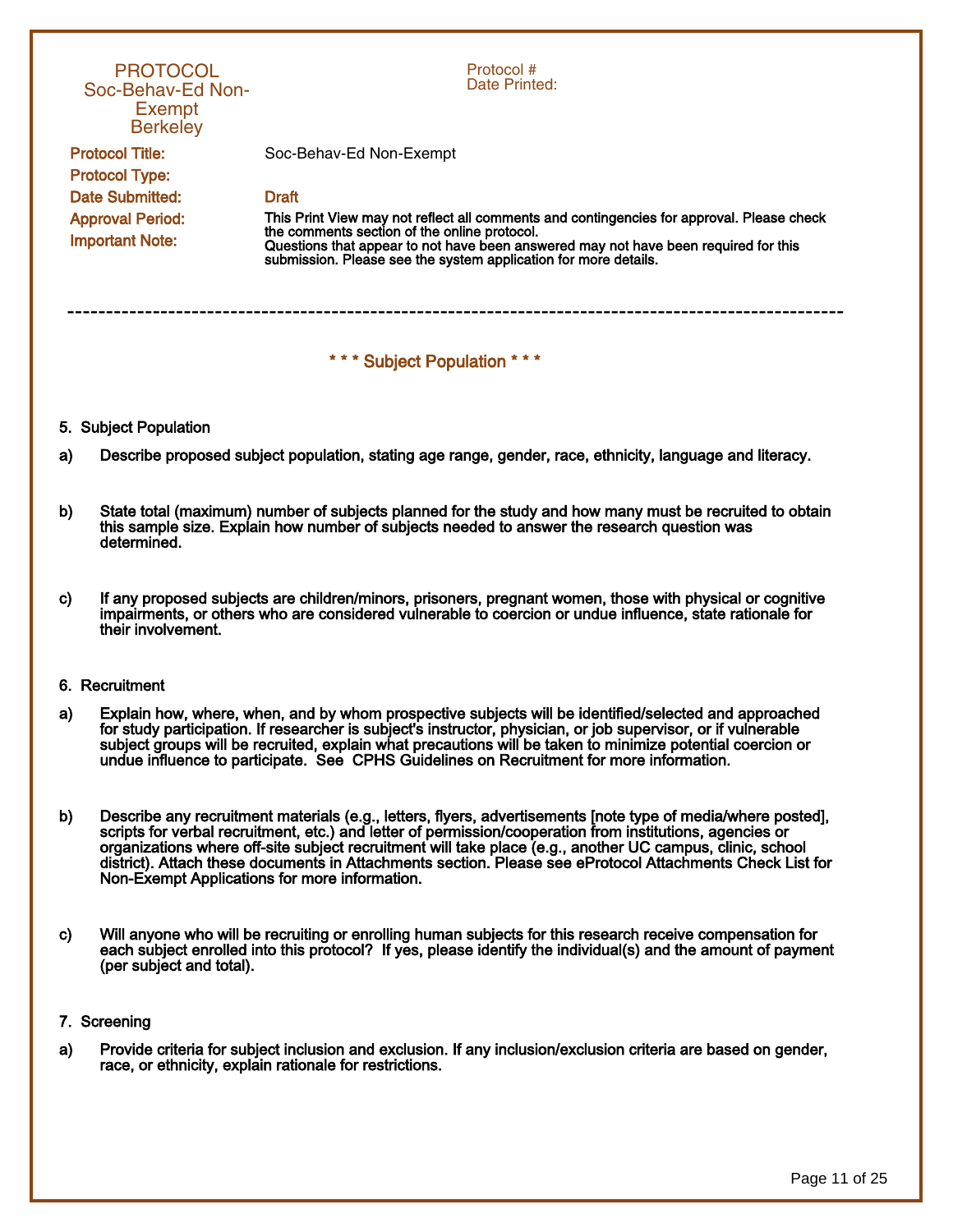| <b>PROTOCOL</b><br>Soc-Behav-Ed Non-<br><b>Exempt</b><br><b>Berkelev</b><br><b>Protocol Title:</b><br><b>Protocol Type:</b><br><b>Date Submitted:</b><br><b>Approval Period:</b><br><b>Important Note:</b> |                                     | Protocol #<br>Date Printed:                                                                                                                                                                                                                                                                                                                                                                                                           |
|------------------------------------------------------------------------------------------------------------------------------------------------------------------------------------------------------------|-------------------------------------|---------------------------------------------------------------------------------------------------------------------------------------------------------------------------------------------------------------------------------------------------------------------------------------------------------------------------------------------------------------------------------------------------------------------------------------|
|                                                                                                                                                                                                            |                                     | Soc-Behav-Ed Non-Exempt                                                                                                                                                                                                                                                                                                                                                                                                               |
|                                                                                                                                                                                                            |                                     |                                                                                                                                                                                                                                                                                                                                                                                                                                       |
|                                                                                                                                                                                                            |                                     | <b>Draft</b>                                                                                                                                                                                                                                                                                                                                                                                                                          |
|                                                                                                                                                                                                            |                                     | This Print View may not reflect all comments and contingencies for approval. Please check<br>the comments section of the online protocol.<br>Questions that appear to not have been answered may not have been required for this<br>submission. Please see the system application for more details.                                                                                                                                   |
| b)                                                                                                                                                                                                         |                                     | If prospective subjects will be screened via tests, interviews, etc., prior to entry into the "main" study,<br>explain how, where, when, and by whom screening will be done. NOTE: Consent must be obtained for<br>screening procedures as well as "main" study procedures. As appropriate, either: 1) create a separate<br>"Screening Consent Form;" or 2) include screening information within the consent form for the main study. |
|                                                                                                                                                                                                            | 8. Compensation and Costs           |                                                                                                                                                                                                                                                                                                                                                                                                                                       |
| a)                                                                                                                                                                                                         | of payment.                         | Describe plan for compensation of subjects. If no compensation will be provided, this should be stated. If<br>subjects will be compensated for their participation, explain in detail about the amount and methods/ terms                                                                                                                                                                                                             |
|                                                                                                                                                                                                            |                                     | Include any provisions for partial payment if subject withdraws before study is complete.                                                                                                                                                                                                                                                                                                                                             |
|                                                                                                                                                                                                            | to protect subject confidentiality. | When subjects are required to provide Social Security Number in order to be paid, this data must be<br>collected separately from consent documentation. If applicable, describe security measures that will be used                                                                                                                                                                                                                   |
|                                                                                                                                                                                                            |                                     | If non-monetary compensation (e.g., course credit, services) will be offered, explain how                                                                                                                                                                                                                                                                                                                                             |
| b)                                                                                                                                                                                                         |                                     | Discuss reasoning behind amount/method/terms of compensation, including appropriateness of<br>compensation for the study population and avoiding undue influence to participate.                                                                                                                                                                                                                                                      |
| C)                                                                                                                                                                                                         |                                     | Costs to Subjects. If applicable, describe any costs/charges which subjects or their insurance carriers will<br>be expected to pay. (If there are no costs to subjects or their insurers, this should be stated.)                                                                                                                                                                                                                     |
|                                                                                                                                                                                                            |                                     |                                                                                                                                                                                                                                                                                                                                                                                                                                       |
|                                                                                                                                                                                                            |                                     |                                                                                                                                                                                                                                                                                                                                                                                                                                       |
|                                                                                                                                                                                                            |                                     |                                                                                                                                                                                                                                                                                                                                                                                                                                       |
|                                                                                                                                                                                                            |                                     |                                                                                                                                                                                                                                                                                                                                                                                                                                       |
|                                                                                                                                                                                                            |                                     |                                                                                                                                                                                                                                                                                                                                                                                                                                       |
|                                                                                                                                                                                                            |                                     |                                                                                                                                                                                                                                                                                                                                                                                                                                       |
|                                                                                                                                                                                                            |                                     |                                                                                                                                                                                                                                                                                                                                                                                                                                       |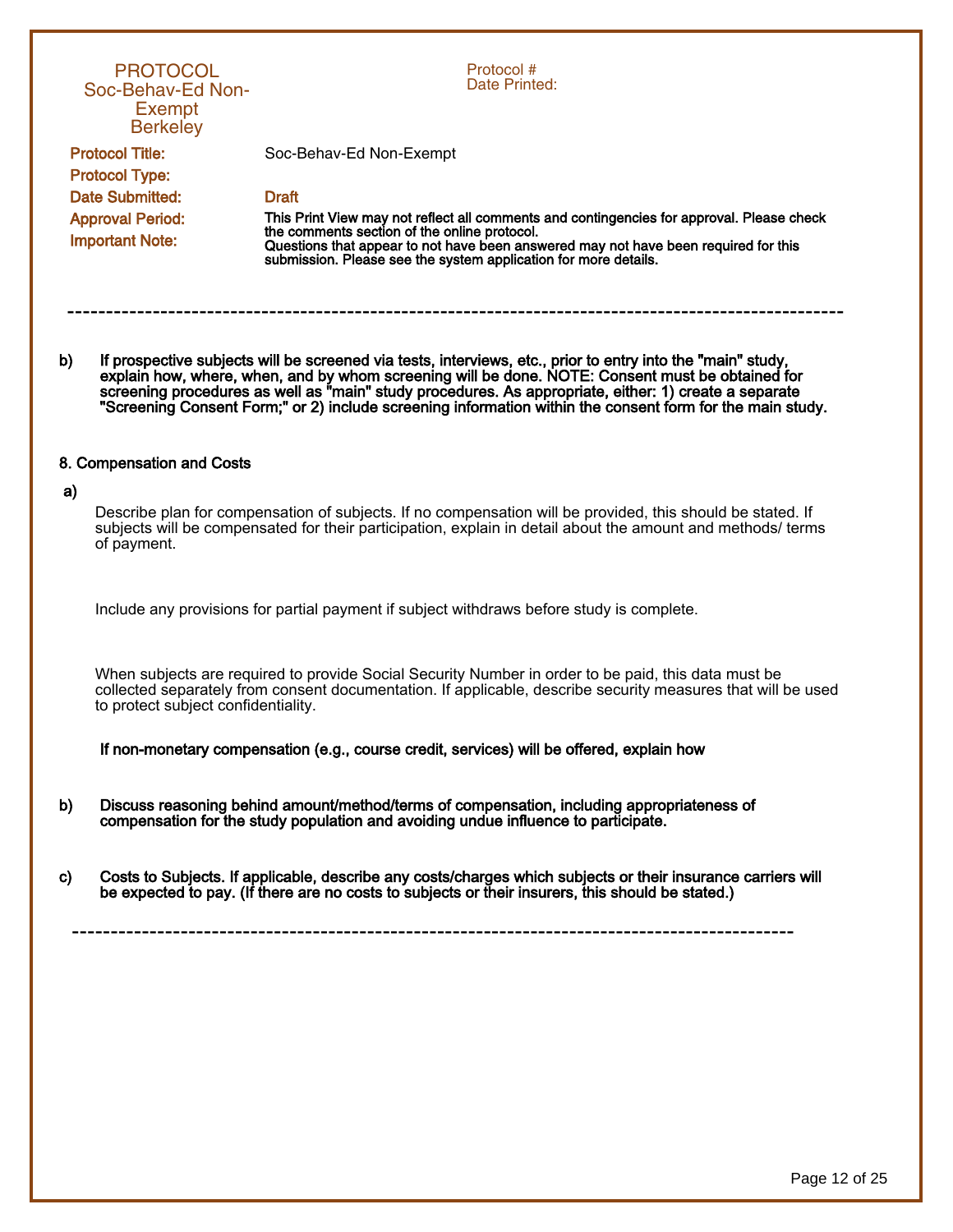| <b>PROTOCOL</b><br>Soc-Behav-Ed Non-<br>Exempt<br><b>Berkeley</b>    | Protocol #<br>Date Printed:                                                                                                                                                                                                                                                                                         |  |
|----------------------------------------------------------------------|---------------------------------------------------------------------------------------------------------------------------------------------------------------------------------------------------------------------------------------------------------------------------------------------------------------------|--|
| <b>Protocol Title:</b><br><b>Protocol Type:</b>                      | Soc-Behav-Ed Non-Exempt                                                                                                                                                                                                                                                                                             |  |
| Date Submitted:<br><b>Approval Period:</b><br><b>Important Note:</b> | <b>Draft</b><br>This Print View may not reflect all comments and contingencies for approval. Please check<br>the comments section of the online protocol.<br>Questions that appear to not have been answered may not have been required for this<br>submission. Please see the system application for more details. |  |
|                                                                      | *** Study Procedures, Alternatives to Participation ***                                                                                                                                                                                                                                                             |  |
| 9. Study Procedures                                                  |                                                                                                                                                                                                                                                                                                                     |  |
| a).                                                                  | Describe in chronological order of events how the research will be conducted, providing information about<br>للمام ممعرباومممعت عمالومالمم ملمات ملموا بالمنافس وموالهمعملوا ومعانسته والمستخدر المستمر واستنقابه والمسام الم                                                                                       |  |

- all study procedures (e.g., all interventions/interactions with subjects, data collection procedures etc.), including follow-up procedures. If any interviews, questionnaires, surveys, or focus groups will be conducted for the study, explain and attach one copy each of all study instruments (standard and/or nonstandard) in the Attachments section. Please see eProtocol Attachments Check List for Non-Exempt Applications for more information. If the proposed research involves use of existing data/specimens, describe how data/specimens will be acquired.
- b) Explain who will conduct the procedures, where and when they will take place. Indicate frequency and duration of visits/sessions, as well as total time commitment for the study.
- c) Identify any research procedures that are experimental/investigational. Experimental or investigational procedures are treatments or interventions that do not conform to commonly accepted clinical or research practice as may occur in medical, psychological, or educational settings. Note: if the study only involves standard research or clinical procedures, enter "N/A" here.
- d) If any type of deception or incomplete disclosure will be used, explain what it will entail, why it is justified, and what the plans are to debrief subjects. See CPHS Guidelines on Deception and Incomplete Disclosure for more information. Any debriefing materials should be included in the Attachments section.
- e) State if audio or video recording will occur and for what purpose (e.g. transcription, coding facial expressions).
- 10. Alternatives to Participation

Describe appropriate alternative resources, procedures, courses of treatment, if any, that are available to prospective subjects. If there are no appropriate alternatives to study participation, this should be stated. If the study does not involve treatment/intervention, enter "N/A" here.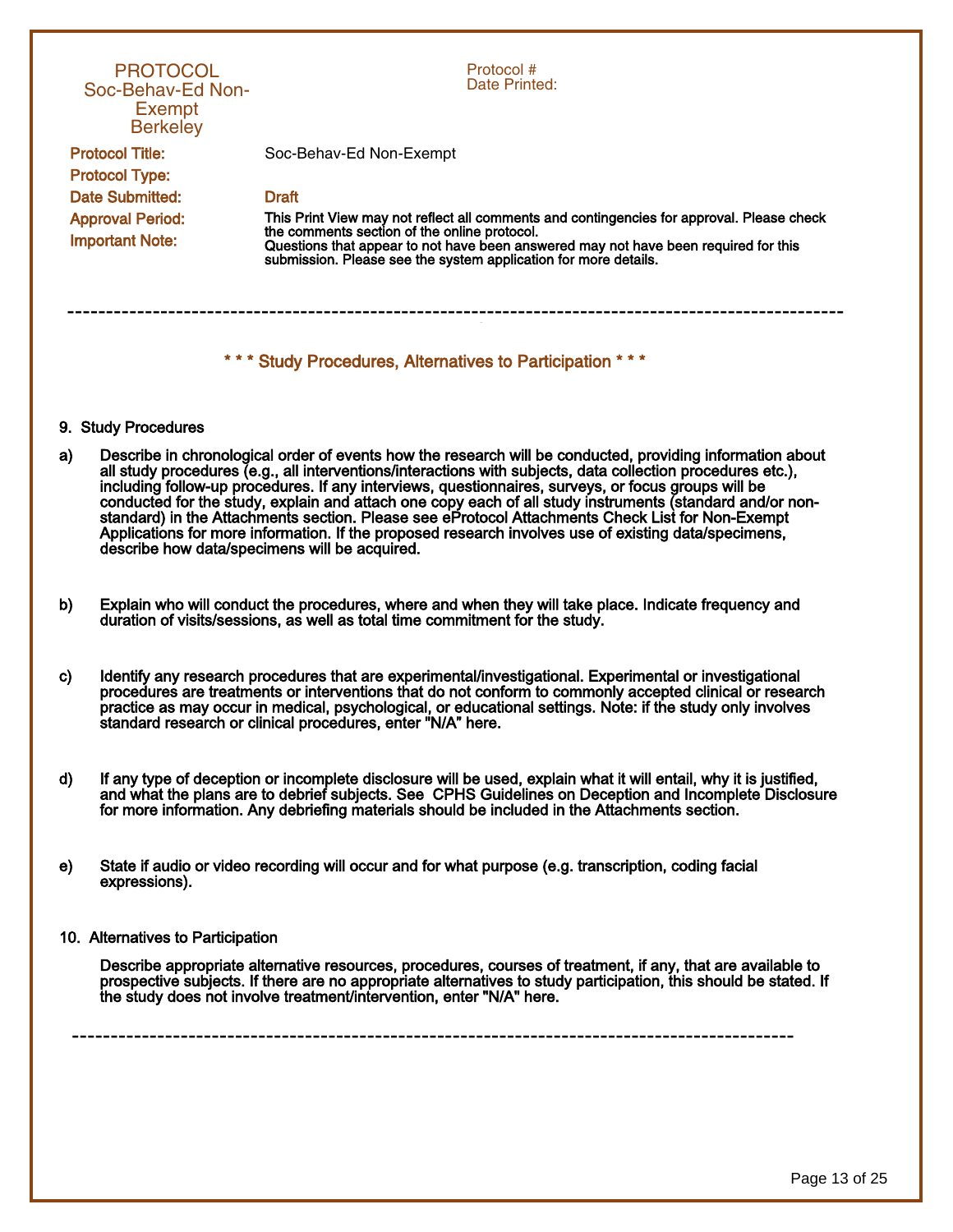| <b>PROTOCOL</b>                                                                                                                                                                                                                           | Protocol #<br>Date Printed:                                                                                                                                                                                                                                                                         |  |  |
|-------------------------------------------------------------------------------------------------------------------------------------------------------------------------------------------------------------------------------------------|-----------------------------------------------------------------------------------------------------------------------------------------------------------------------------------------------------------------------------------------------------------------------------------------------------|--|--|
|                                                                                                                                                                                                                                           |                                                                                                                                                                                                                                                                                                     |  |  |
|                                                                                                                                                                                                                                           |                                                                                                                                                                                                                                                                                                     |  |  |
|                                                                                                                                                                                                                                           | Draft                                                                                                                                                                                                                                                                                               |  |  |
|                                                                                                                                                                                                                                           | This Print View may not reflect all comments and contingencies for approval. Please check<br>the comments section of the online protocol.<br>Questions that appear to not have been answered may not have been required for this<br>submission. Please see the system application for more details. |  |  |
|                                                                                                                                                                                                                                           | *** Risks and Discomforts ***                                                                                                                                                                                                                                                                       |  |  |
|                                                                                                                                                                                                                                           | Describe all known risks and discomforts associated with study procedures, whether physical,<br>psychological, economic or social (e.g., pain, stress, invasion of privacy, breach of confidentiality), noting                                                                                      |  |  |
| Discuss measures that will be taken to minimize risks and discomforts to subjects.<br>b)                                                                                                                                                  |                                                                                                                                                                                                                                                                                                     |  |  |
| Discuss plans for reporting unanticipated problems involving risks to subjects or others, or serious adverse<br>C)<br>events, to CPHS. (This applies to all types of research.) See Adverse Event and Unanticipated Problem<br>Reporting. |                                                                                                                                                                                                                                                                                                     |  |  |
| follow University of California policy in this regard, and will use recommended wording on any consent<br>forms (see CPHS Informed Consent Guidelines).                                                                                   | Describe plans for provision of treatment for study-related injuries, and how costs of injury treatment will be<br>covered. If the study involves more than minimal risk, indicate that the researchers are familiar with and will                                                                  |  |  |
|                                                                                                                                                                                                                                           | Soc-Behav-Ed Non-<br><b>Exempt</b><br><b>Berkeley</b><br>Soc-Behav-Ed Non-Exempt<br><b>Date Submitted:</b><br><b>Approval Period:</b><br>11. Risks and Discomforts<br>the likelihood and degree of potential harm.                                                                                  |  |  |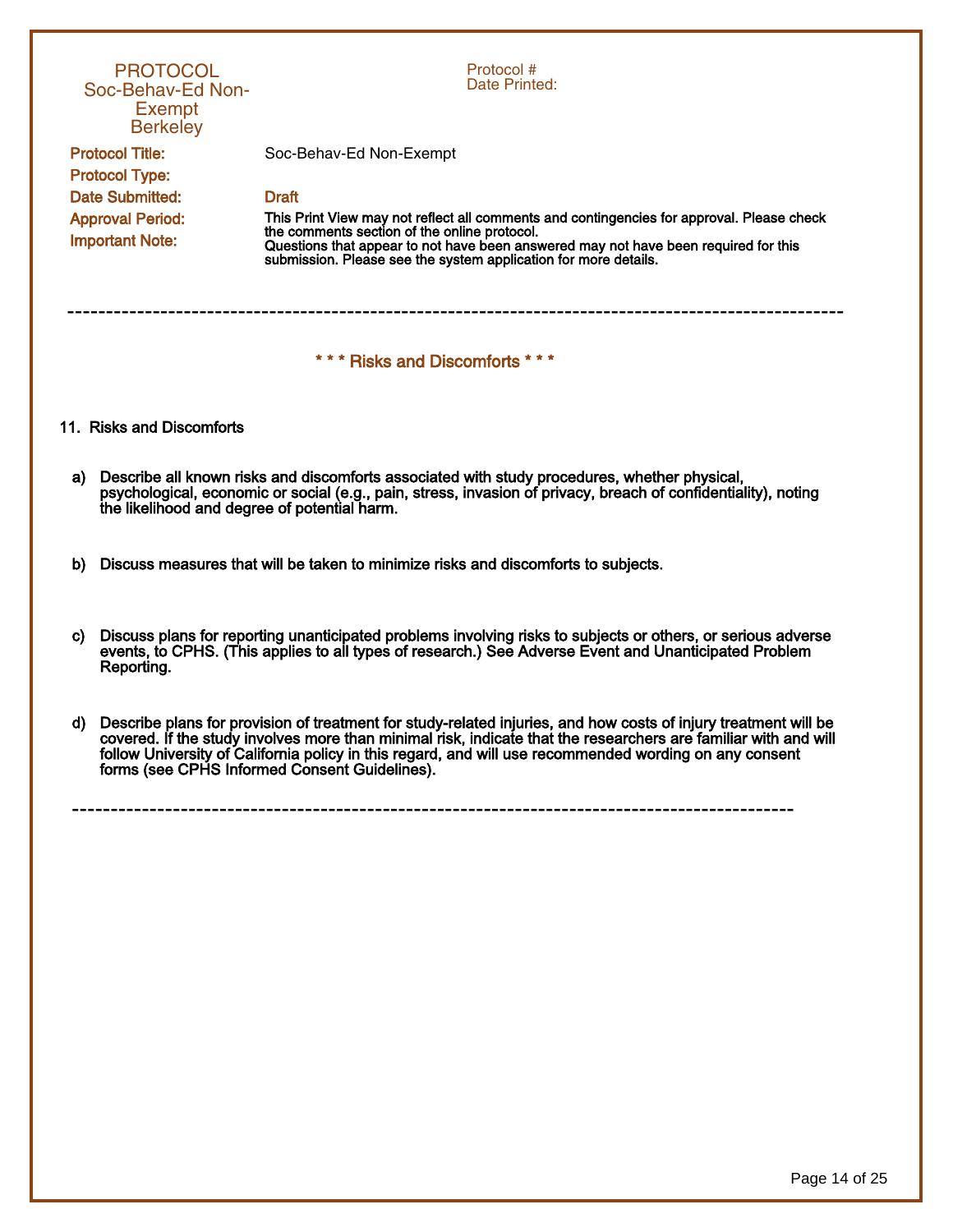| <b>PROTOCOL</b><br>Soc-Behav-Ed Non-<br><b>Exempt</b><br><b>Berkeley</b><br><b>Protocol Title:</b>                                                                                                                                                                                                                                                       | Protocol #<br>Date Printed:<br>Soc-Behav-Ed Non-Exempt                                                                                                                                              |  |  |  |
|----------------------------------------------------------------------------------------------------------------------------------------------------------------------------------------------------------------------------------------------------------------------------------------------------------------------------------------------------------|-----------------------------------------------------------------------------------------------------------------------------------------------------------------------------------------------------|--|--|--|
| <b>Protocol Type:</b>                                                                                                                                                                                                                                                                                                                                    |                                                                                                                                                                                                     |  |  |  |
| <b>Date Submitted:</b>                                                                                                                                                                                                                                                                                                                                   | <b>Draft</b>                                                                                                                                                                                        |  |  |  |
| This Print View may not reflect all comments and contingencies for approval. Please check<br><b>Approval Period:</b><br>the comments section of the online protocol.<br><b>Important Note:</b><br>Questions that appear to not have been answered may not have been required for this<br>submission. Please see the system application for more details. |                                                                                                                                                                                                     |  |  |  |
|                                                                                                                                                                                                                                                                                                                                                          | *** Benefits, Confidentiality ***                                                                                                                                                                   |  |  |  |
| 12. Benefits                                                                                                                                                                                                                                                                                                                                             |                                                                                                                                                                                                     |  |  |  |
|                                                                                                                                                                                                                                                                                                                                                          | Describe any potential benefits to the individual subject, group of subjects, and/or society. If subjects will<br>not benefit directly from study procedures, this should be stated.                |  |  |  |
| NOTE: Do not include compensation/payment of subjects in this section, as remuneration is not considered<br>a "benefit" of participation in research.                                                                                                                                                                                                    |                                                                                                                                                                                                     |  |  |  |
|                                                                                                                                                                                                                                                                                                                                                          | 13. Confidentiality and Privacy                                                                                                                                                                     |  |  |  |
|                                                                                                                                                                                                                                                                                                                                                          | NOTE: See CPHS Data Security Policy and Guidelines before completing this section.                                                                                                                  |  |  |  |
| What identifiable participant data will you obtain? Note: Audio, photo, and video recordings are generally<br>a)<br>considered identifiable unless distinguishing features can be successfully masked.                                                                                                                                                   |                                                                                                                                                                                                     |  |  |  |
| b)                                                                                                                                                                                                                                                                                                                                                       | If obtaining existing data/specimens, will you have access to identifiers? Please see The Industry Alliance<br>Office website for requirements when receiving existing data/specimens for research. |  |  |  |
| $\mathbf{c}$                                                                                                                                                                                                                                                                                                                                             | Explain how the confidentiality of subject information will be maintained. Include:                                                                                                                 |  |  |  |
|                                                                                                                                                                                                                                                                                                                                                          | i. Who will have access to study records/specimens?                                                                                                                                                 |  |  |  |
|                                                                                                                                                                                                                                                                                                                                                          | ii. How the records will be secured (e.g., password-protected computer, encrypted files, locked<br>cabinet). Response should be consistent with CPHS Data Security Policy.                          |  |  |  |
|                                                                                                                                                                                                                                                                                                                                                          | iii. How long study data will be retained.                                                                                                                                                          |  |  |  |
|                                                                                                                                                                                                                                                                                                                                                          | iv. When audio/video recordings will be transcribed and when they will be destroyed (if ever).                                                                                                      |  |  |  |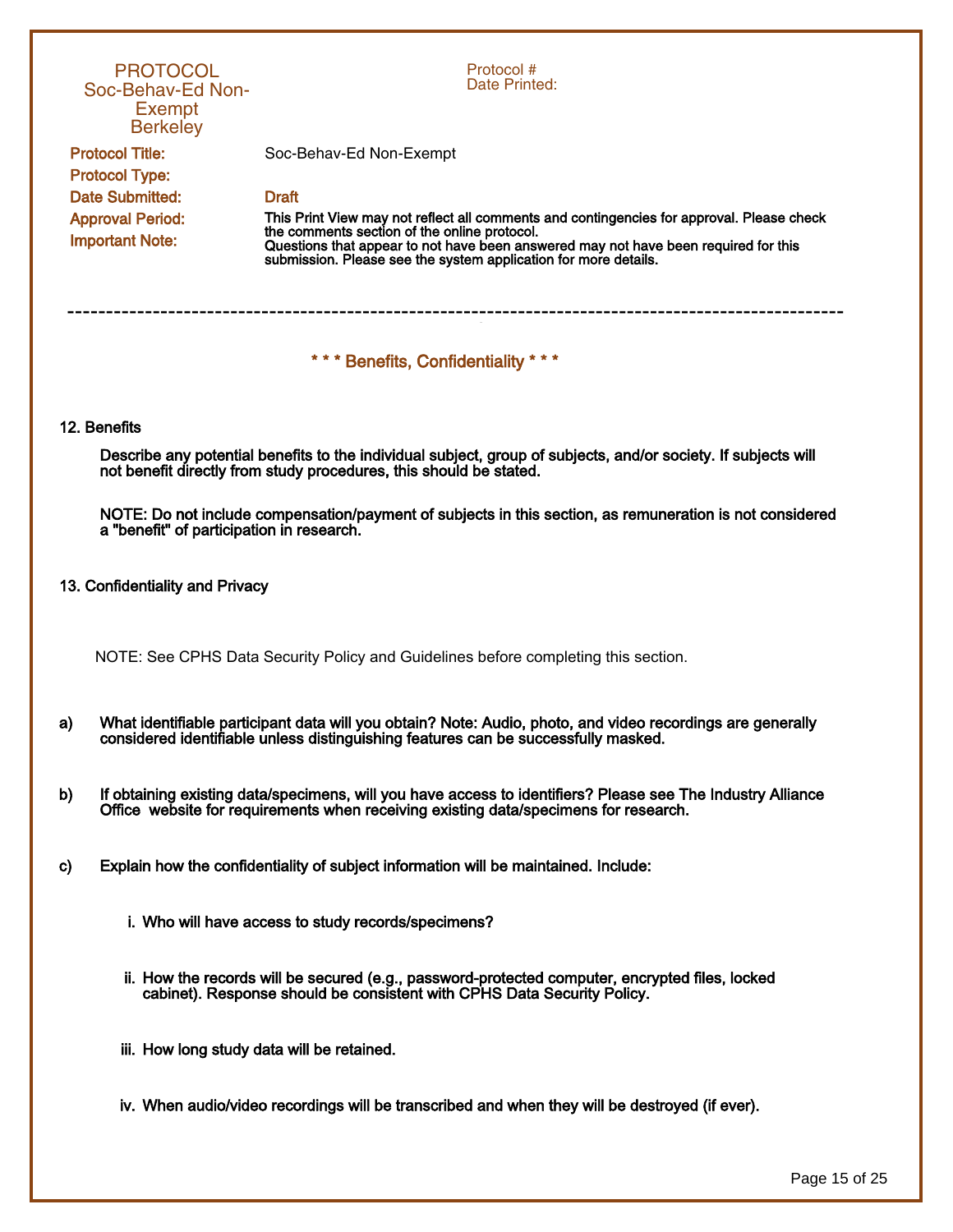|                                                   | <b>PROTOCOL</b><br>Soc-Behav-Ed Non-<br><b>Exempt</b><br><b>Berkeley</b> | Protocol #<br><b>Date Printed:</b>                                                                                                                                                                                                                                                                                                                                                                                                           |
|---------------------------------------------------|--------------------------------------------------------------------------|----------------------------------------------------------------------------------------------------------------------------------------------------------------------------------------------------------------------------------------------------------------------------------------------------------------------------------------------------------------------------------------------------------------------------------------------|
| <b>Protocol Title:</b><br><b>Protocol Type:</b>   |                                                                          | Soc-Behav-Ed Non-Exempt                                                                                                                                                                                                                                                                                                                                                                                                                      |
|                                                   | <b>Date Submitted:</b>                                                   | <b>Draft</b>                                                                                                                                                                                                                                                                                                                                                                                                                                 |
| <b>Approval Period:</b><br><b>Important Note:</b> |                                                                          | This Print View may not reflect all comments and contingencies for approval. Please check<br>the comments section of the online protocol.<br>Questions that appear to not have been answered may not have been required for this<br>submission. Please see the system application for more details.                                                                                                                                          |
| d)                                                |                                                                          | Identifiers should be removed from data/specimens as soon as possible following collection, except in<br>cases where the identifiers are embedded (e.g., voices in audio or faces in video recordings). If data are coded in order to retain a link between the data and identifiable information, explain where the key to the<br>code will be stored, how it will be protected, who will have access to it, and when it will be destroyed. |
| e)                                                |                                                                          | Describe how identifiable data will be transferred (e.g., courier, mail) or transmitted (e.g., file transfer<br>software, file sharing, email). If transmitted via electronic networks, describe how you will secure the data<br>while in transit (e.g., prior encryption). If not applicable, enter N/A.                                                                                                                                    |
| f)                                                |                                                                          | Will subjects be asked to give permission for release of identifiable data (e.g., for publications or<br>presentations), now or in the future? If so, explain here and include appropriate statements in the consent<br>materials. See Media Records Release Form template for guidance.                                                                                                                                                     |
| <b>g)</b>                                         |                                                                          | Explain how subject privacy will be protected (e.g., conducting interviews in a discreet location).                                                                                                                                                                                                                                                                                                                                          |
|                                                   |                                                                          |                                                                                                                                                                                                                                                                                                                                                                                                                                              |
|                                                   |                                                                          |                                                                                                                                                                                                                                                                                                                                                                                                                                              |
|                                                   |                                                                          |                                                                                                                                                                                                                                                                                                                                                                                                                                              |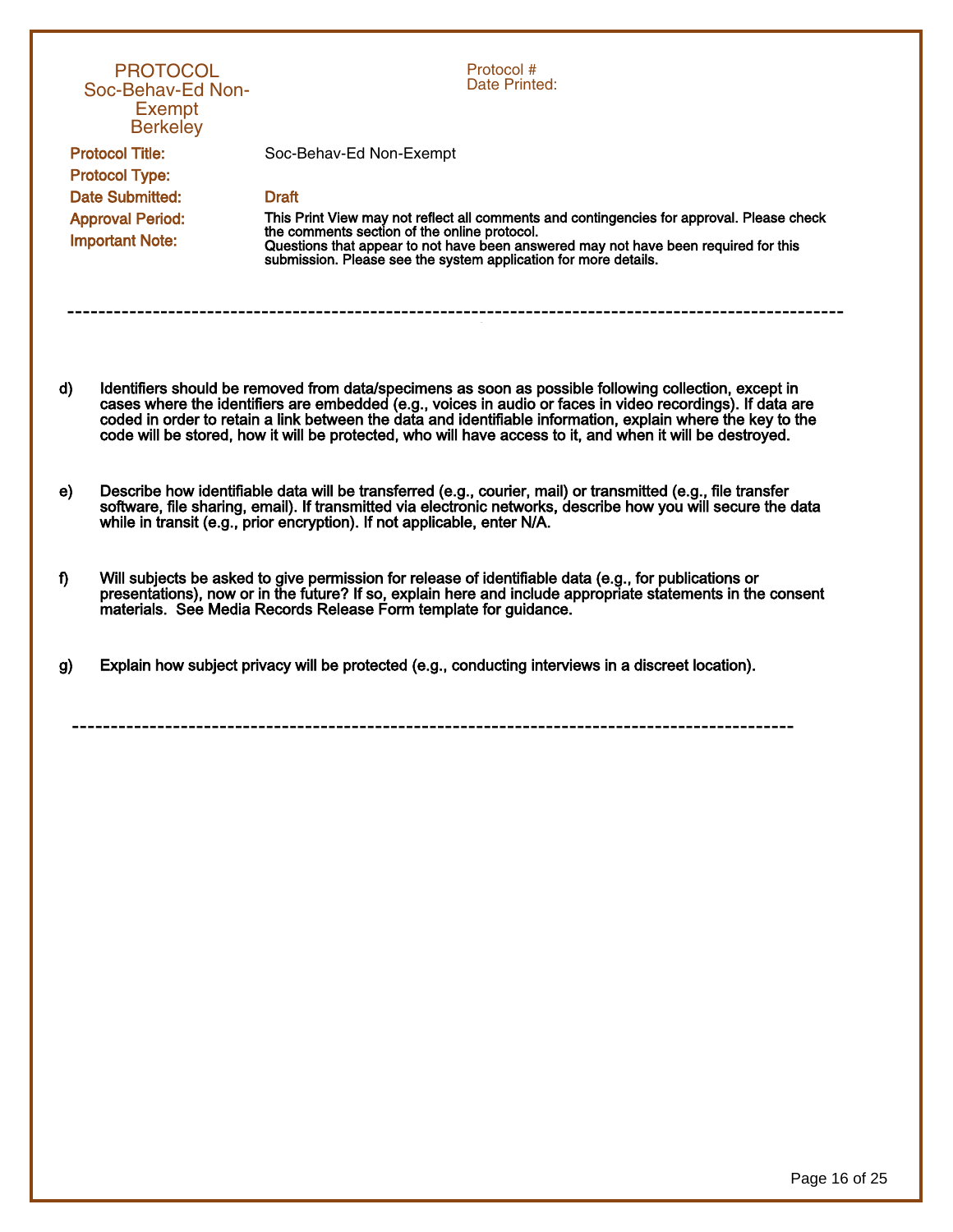| <b>PROTOCOL</b><br>Soc-Behav-Ed Non-<br>Exempt<br><b>Berkeley</b> | Protocol #<br>Date Printed:                                                                                                                                                                                                                                                                         |
|-------------------------------------------------------------------|-----------------------------------------------------------------------------------------------------------------------------------------------------------------------------------------------------------------------------------------------------------------------------------------------------|
| <b>Protocol Title:</b><br><b>Protocol Type:</b>                   | Soc-Behav-Ed Non-Exem                                                                                                                                                                                                                                                                               |
| Date Submitted:                                                   | <b>Draft</b>                                                                                                                                                                                                                                                                                        |
| <b>Approval Period:</b><br><b>Important Note:</b>                 | This Print View may not reflect all comments and contingencies for approval. Please check<br>the comments section of the online protocol.<br>Questions that appear to not have been answered may not have been required for this<br>submission. Please see the system application for more details. |
|                                                                   | *** Potential Financial Conflict of Interest ***                                                                                                                                                                                                                                                    |

## 14. Potential Financial Conflict of Interest

Individuals who have independent roles in projects and who are responsible for the design, analysis, conduct, or reporting of the results of research performed (or to be performed) under a human subjects protocol must disclose whether or not they have a financial interest in or association with the sponsor or the company supplying materials, drugs, or devices for the project. This checklist pertains to the entire project team working under the protocol. Any individual who has a conflict must comply with University regulations and procedures for disclosure of financial conflict of interest.

## See Conflict of Interest Committee Website for more information.

Please answer the following questions:

Does any member of the project team (defined as UCB or non-UCB personnel working under the protocol) with substantive responsibility for the design, conduct, or reporting of activities under the protocol, or any member of their immediate family (defined as spouse, dependent child, or registered domestic partner) have any of the following relationships with the non-UC entity financing the research to be done under the protocol or the non-UC entity supplying materials, drugs or devices being tested under the protocol:

- 1. Positions of management (e.g., board member, scientific advisor, director, officer, partner, trustee, employee, consultant).
- 2. Equity interest (e.g., stock, stock options, investment, or other ownership).
- 3. Rights to a pending patent application or issued patent to any invention(s), or license rights or copyright for software that has a direct relationship to the project proposed.

If the answer to any of the above is Yes, then each individual with any "Yes" response(s) must submit a Human Subjects Financial Conflict of Interest Form DIRECTLY to the Conflict of Interest (COI) Committee for a separate review.

NOTE: When review by the COI Committee is required, CPHS approval or exemption of protocols will be contingent upon the disclosure and resolution of all financial conflicts of interest, as determined by the COI Committee.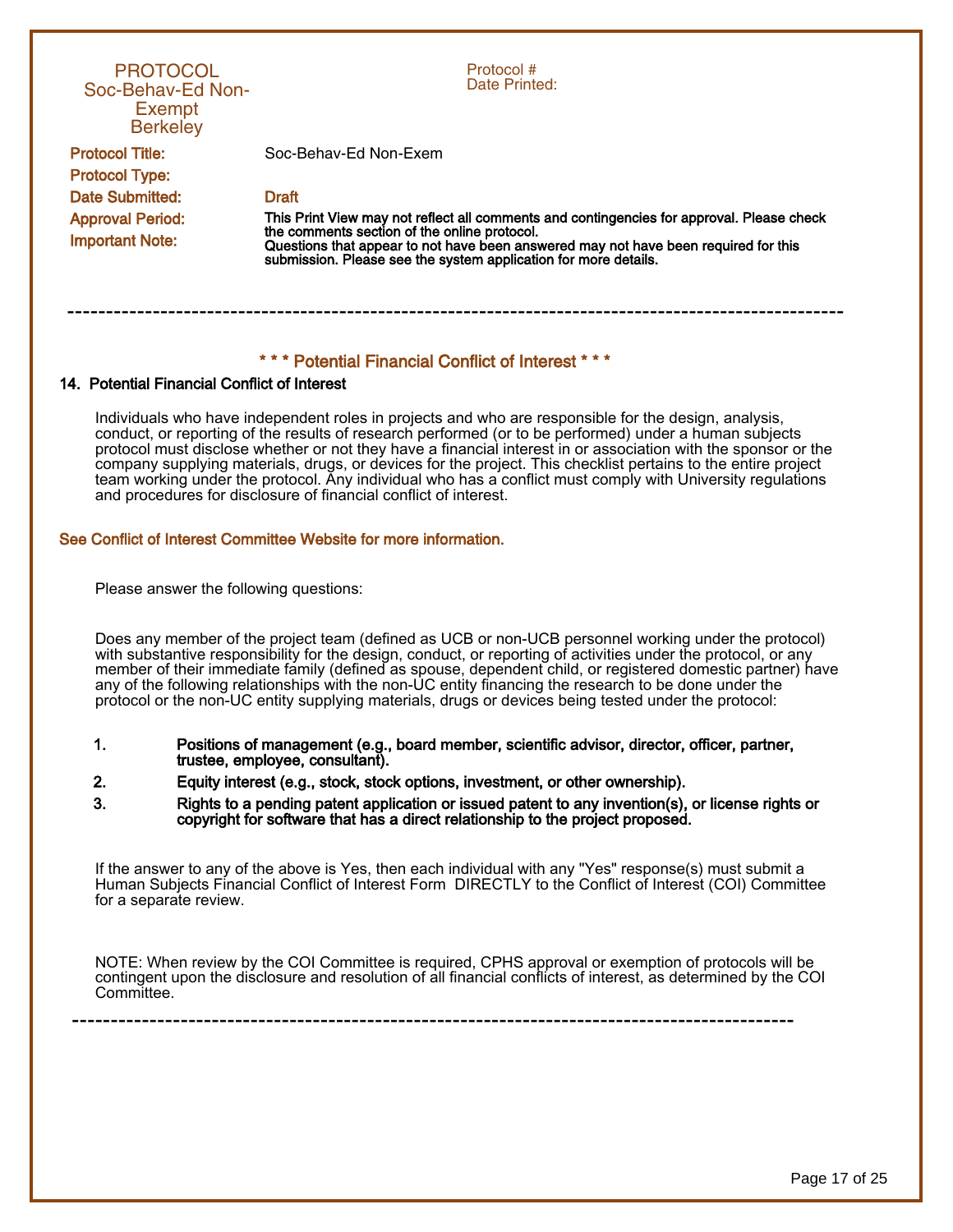| <b>PROTOCOL</b><br>Soc-Behav-Ed Non-<br><b>Exempt</b><br><b>Berkeley</b> | Protocol #<br>Date Printed:                                                                                                                                                                                                                                                                         |
|--------------------------------------------------------------------------|-----------------------------------------------------------------------------------------------------------------------------------------------------------------------------------------------------------------------------------------------------------------------------------------------------|
| <b>Protocol Title:</b><br><b>Protocol Type:</b>                          | Soc-Behav-Ed Non-Exempt                                                                                                                                                                                                                                                                             |
| Date Submitted:                                                          | <b>Draft</b>                                                                                                                                                                                                                                                                                        |
| <b>Approval Period:</b><br><b>Important Note:</b>                        | This Print View may not reflect all comments and contingencies for approval. Please check<br>the comments section of the online protocol.<br>Questions that appear to not have been answered may not have been required for this<br>submission. Please see the system application for more details. |
|                                                                          |                                                                                                                                                                                                                                                                                                     |
|                                                                          | *** Informed Consent ***                                                                                                                                                                                                                                                                            |

#### 15. Informed Consent

Add the consent documents and/or waivers needed for this research using the table at the bottom of the page, including any translated versions. For any translated consent, include an affirmation of the translation's accuracy, indicating who is affirming the accuracy (PI, Co-PI, or Student Investigator), in the Consent/Waiver Description or in the Attachment section. Describe the consent process and provide justification for any waivers for each consent document, translation, and/or waiver. The various consent/waiver options are described below.

#### Note: DO NOT include child assent documents, parent permission documents or waivers here (these are addressed in the next section).

Altered and Unsigned Consent - A consent document that has omitted required information and does not include a place for a participant's signature. This means that CPHS is being asked to waive one or more elements of consent in addition to the requirement for documented consent.

Altered Consent Form - A consent form that has omitted required information. This means that the CPHS is asked to waive one or more required elements of informed consent. For example, if the purpose of the study will not be disclosed to participants in order to avoid bias, this option should be selected because disclosure of the "purpose" is a required element of informed consent. The form must include a signature line and date line for the individual to sign if he or she agrees to participate.

Consent Form - A standard consent document that embodies all of the required information (elements of informed consent) designed to help an individual make an informed decision about whether or not to participate in the research. The form must include a signature line and date line for the individual to sign if he or she agrees to participate. The Consent Form can also be presented as a "short form" document stating that the required elements of informed consent have been presented orally to the participant. When the short form method is used, a "summary" of the information that is presented to the participant must also be provided for CPHS approval and there must be an impartial witness to the oral presentation. The witness must sign the summary as well as the short form and the participant must sign the summary. The "short form" method may be used in circumstances where oral presentation of consent is preferable or necessary, e.g., subjects are illiterate in English or their native language.

Consent Waiver - No consent will be sought at all. This means that the CPHS is asked to waive the requirement for informed consent. This option is often appropriate for research that involves use of existing data or samples

Unsigned Consent - A document that embodies all of the required information (elements of informed consent), but does not include a place for a participant to indicate with a signature that he or she agrees to take part in the research. This means that the CPHS is asked to waive the requirement for documented (signed) consent. For example, if consent will be obtained verbally or using a button on the web, this option should be selected.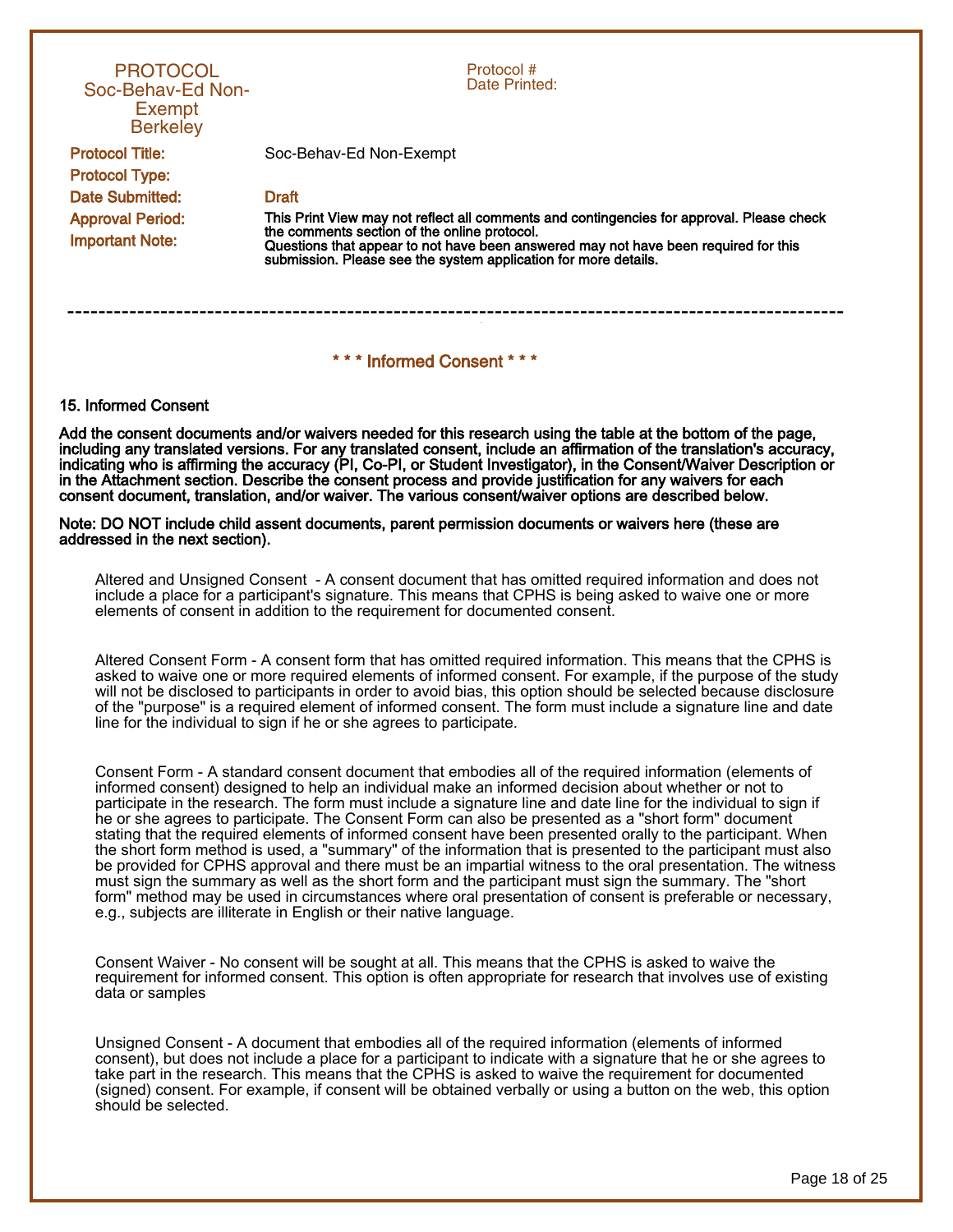| <b>PROTOCOL</b>   |  |
|-------------------|--|
| Soc-Behav-Ed Non- |  |
| <b>Exempt</b>     |  |
| <b>Berkeley</b>   |  |
|                   |  |

Protocol # Date Printed:

Protocol Title: Protocol Type: Date Submitted: Approval Period: Important Note:

Soc-Behav-Ed Non-Exempt

#### Draft

This Print View may not reflect all comments and contingencies for approval. Please check the comments section of the online protocol. Questions that appear to not have been answered may not have been required for this submission. Please see the system application for more details.

- •Informed Consent Guidelines, Templates and Sample Forms
- •Informed Consent Policies and Procedures
- •Consent Builder: Online Tool for Creating Consent Forms Informed Consent

---------------------------------------------------------------------------------------------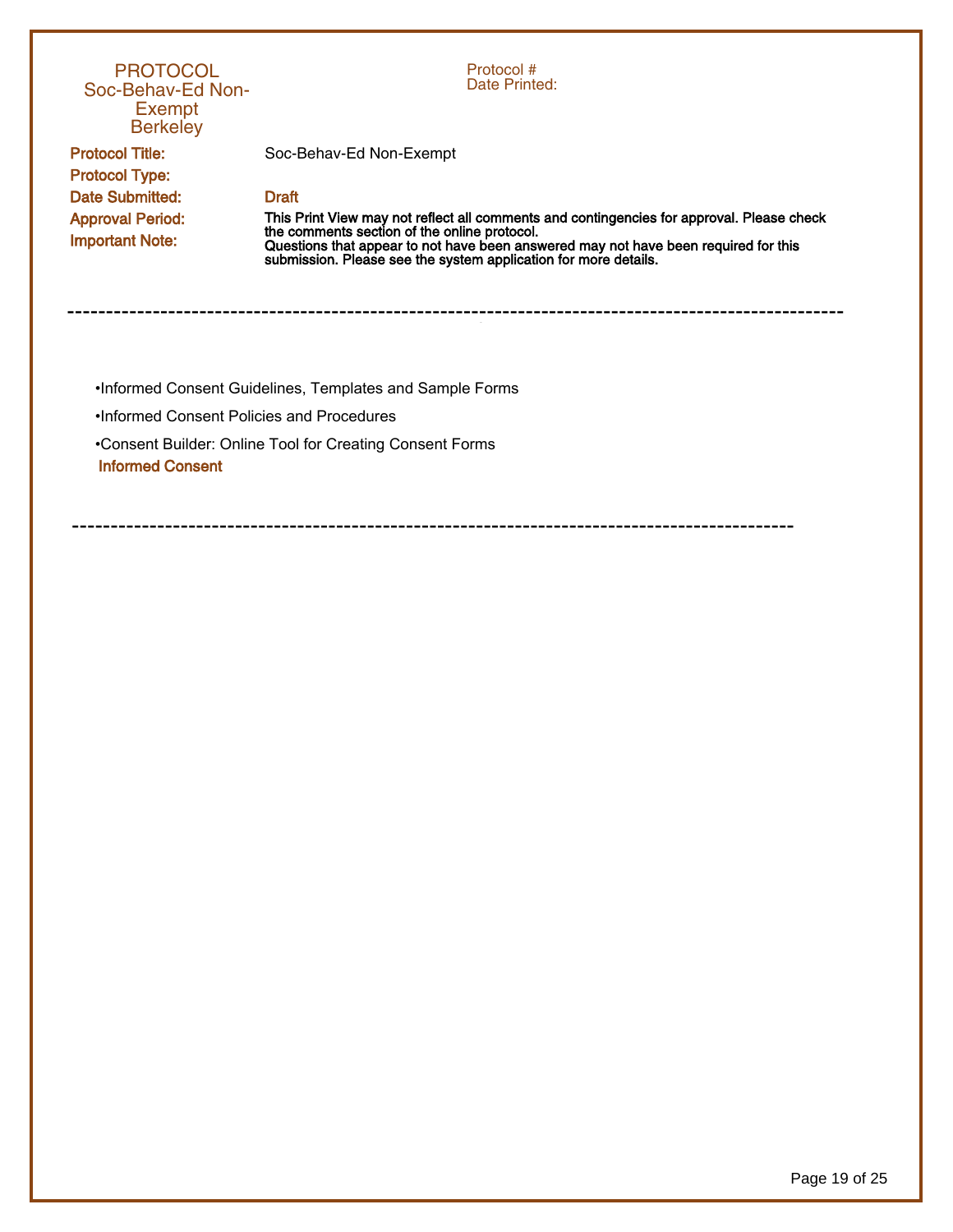| <b>PROTOCOL</b><br>Soc-Behav-Ed Non-<br>Exempt<br><b>Berkeley</b> | Protocol #<br>Date Printed:                                                                                                                                                                                                                                                                         |
|-------------------------------------------------------------------|-----------------------------------------------------------------------------------------------------------------------------------------------------------------------------------------------------------------------------------------------------------------------------------------------------|
| <b>Protocol Title:</b><br><b>Protocol Type:</b>                   | Soc-Behav-Ed Non-Exempt                                                                                                                                                                                                                                                                             |
| Date Submitted:                                                   | Draft                                                                                                                                                                                                                                                                                               |
| <b>Approval Period:</b><br><b>Important Note:</b>                 | This Print View may not reflect all comments and contingencies for approval. Please check<br>the comments section of the online protocol.<br>Questions that appear to not have been answered may not have been required for this<br>submission. Please see the system application for more details. |
|                                                                   | *** Child Assent & Parent Permission ***                                                                                                                                                                                                                                                            |

### 16. Child Assent and Parent/Guardian Permission

Add each child assent document, parent/guardian permission document, and/or waiver needed for this research using the table at the bottom of the page, including any translated versions. For any translated consent, include an affirmation of the translation's accuracy, indicating who is affirming the accuracy (PI, Co-PI, or Student Investigator), in the Consent/Waiver Description or in the Attachment section. Describe the consent process and provide justification for any waivers for each consent document, translation, and/or waiver. The various consent/waiver options are described below.

Altered and Unsigned Parent/Guardian Permission Form - A parent permission document that has omitted required information (elements) and does not include a place for a parent to indicate with a signature that he or she agrees to permit the child's participation. This means that CPHS is being asked to waive one or more elements of consent in addition to the requirement for documented consent.

Altered Parent/Guardian Permission Form - A permission form that has omitted required information (elements). This means that the CPHS is asked to waive one or more required elements of informed consent. However, the form must include signature and date lines for the parent(s)/guardian(s) to sign if the child is permitted to take part in the research.

Assent Document - A form or script of the information that will be conveyed to the child about the study. In general, researchers must obtain the affirmative agreement of children ages seven years and older for their participation. Assent forms should be written at a level understandable to the child. If the study includes a broad age range of children, more than one assent form may be needed (i.e., an assent form suitable for a 15 year old is not usually suitable for a 7 year old child).

Assent Waiver - No child assent will be sought at all. This means that CPHS is asked to waive the requirement for child assent. Among other circumstances, this option is appropriate when the capability of the child to understand the research is too limited or when the research holds out a prospect of direct benefit that is important to the health or well being of the child.

Parent/Guardian Permission Form - A document that embodies all of the required information (elements of informed consent) designed to help the parent/guardian of a child make an informed decision about whether or not to permit the child's participation in the research. The form must include signature and date lines for the parent(s)/guardian(s) to sign if the child is permitted to take part in the research.

Permission Waiver - No parent/guardian permission will be sought at all. This means that the CPHS is asked to waive the requirement for parent/guardian permission. This option, for example, is often appropriate for research designed to study conditions in children or a study population for which parental permission is not a reasonable requirement to protect the children (e.g., neglected or abused children).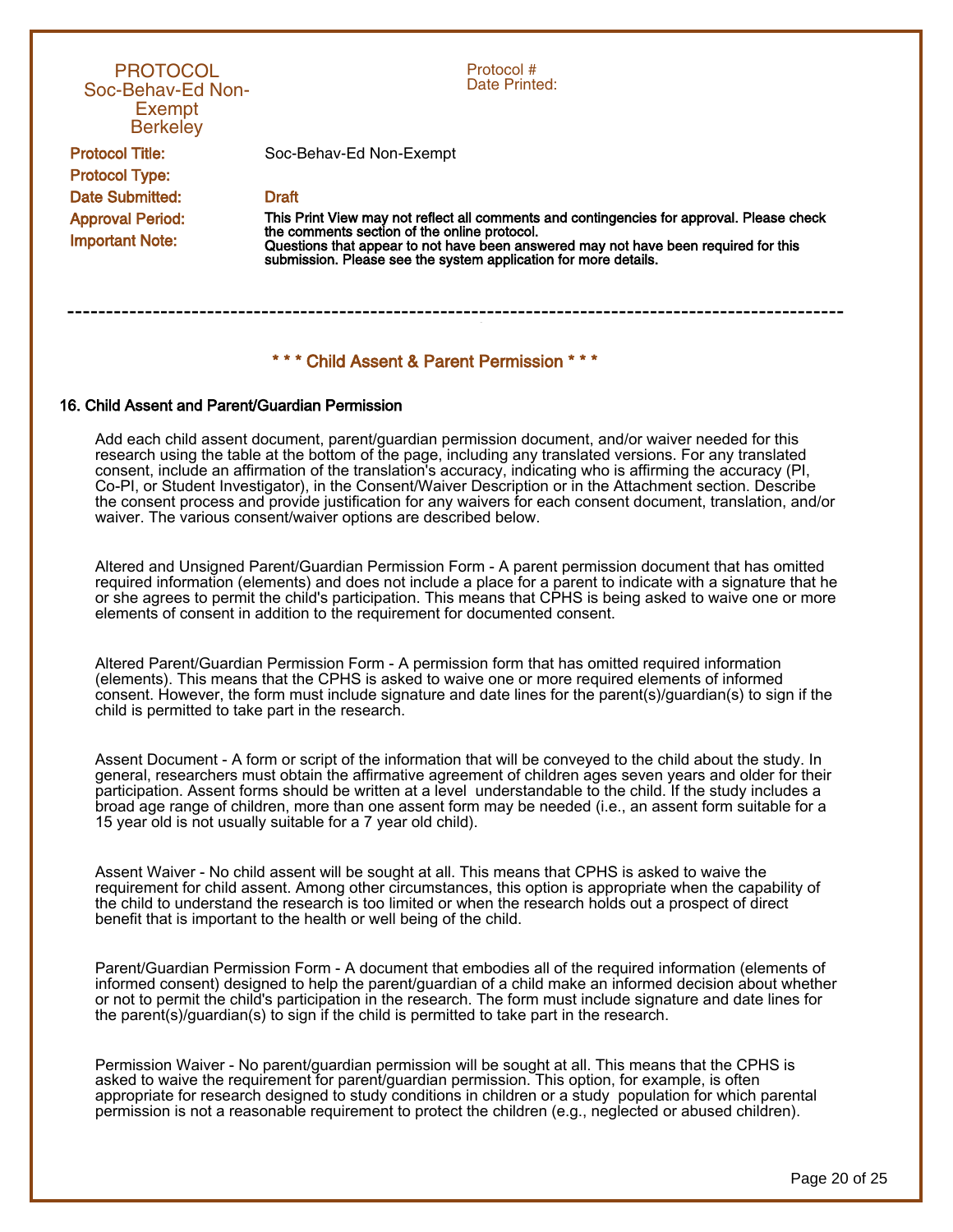| <b>PROTOCOL</b><br>Soc-Behav-Ed Non-<br><b>Exempt</b><br><b>Berkeley</b> | Protocol #<br>Date Printed:                                                                                                                                                                                                                                                                         |
|--------------------------------------------------------------------------|-----------------------------------------------------------------------------------------------------------------------------------------------------------------------------------------------------------------------------------------------------------------------------------------------------|
| <b>Protocol Title:</b><br><b>Protocol Type:</b>                          | Soc-Behav-Ed Non-Exempt                                                                                                                                                                                                                                                                             |
| <b>Date Submitted:</b>                                                   | <b>Draft</b>                                                                                                                                                                                                                                                                                        |
| <b>Approval Period:</b><br><b>Important Note:</b>                        | This Print View may not reflect all comments and contingencies for approval. Please check<br>the comments section of the online protocol.<br>Questions that appear to not have been answered may not have been required for this<br>submission. Please see the system application for more details. |
|                                                                          | Unsigned Parent/Guardian Permission Form - A parent permission document that embodies all of the                                                                                                                                                                                                    |
|                                                                          | required information (elements of informed consent), but does not include a place for a parent to indicate<br>with a signature that he or she agrees to permit the child's participation. This means that the CPHS is asked<br>to waive the requirement for documented (signed) consent.            |
|                                                                          | • Child Assent and Parent Permission Guidelines, Templates, and Sample Forms                                                                                                                                                                                                                        |
|                                                                          | •Policies and Procedures on Child Assent and Parent Permission                                                                                                                                                                                                                                      |
| <b>Documents and Waivers</b>                                             |                                                                                                                                                                                                                                                                                                     |
|                                                                          |                                                                                                                                                                                                                                                                                                     |
|                                                                          |                                                                                                                                                                                                                                                                                                     |
|                                                                          |                                                                                                                                                                                                                                                                                                     |
|                                                                          |                                                                                                                                                                                                                                                                                                     |
|                                                                          |                                                                                                                                                                                                                                                                                                     |
|                                                                          |                                                                                                                                                                                                                                                                                                     |
|                                                                          |                                                                                                                                                                                                                                                                                                     |
|                                                                          |                                                                                                                                                                                                                                                                                                     |
|                                                                          |                                                                                                                                                                                                                                                                                                     |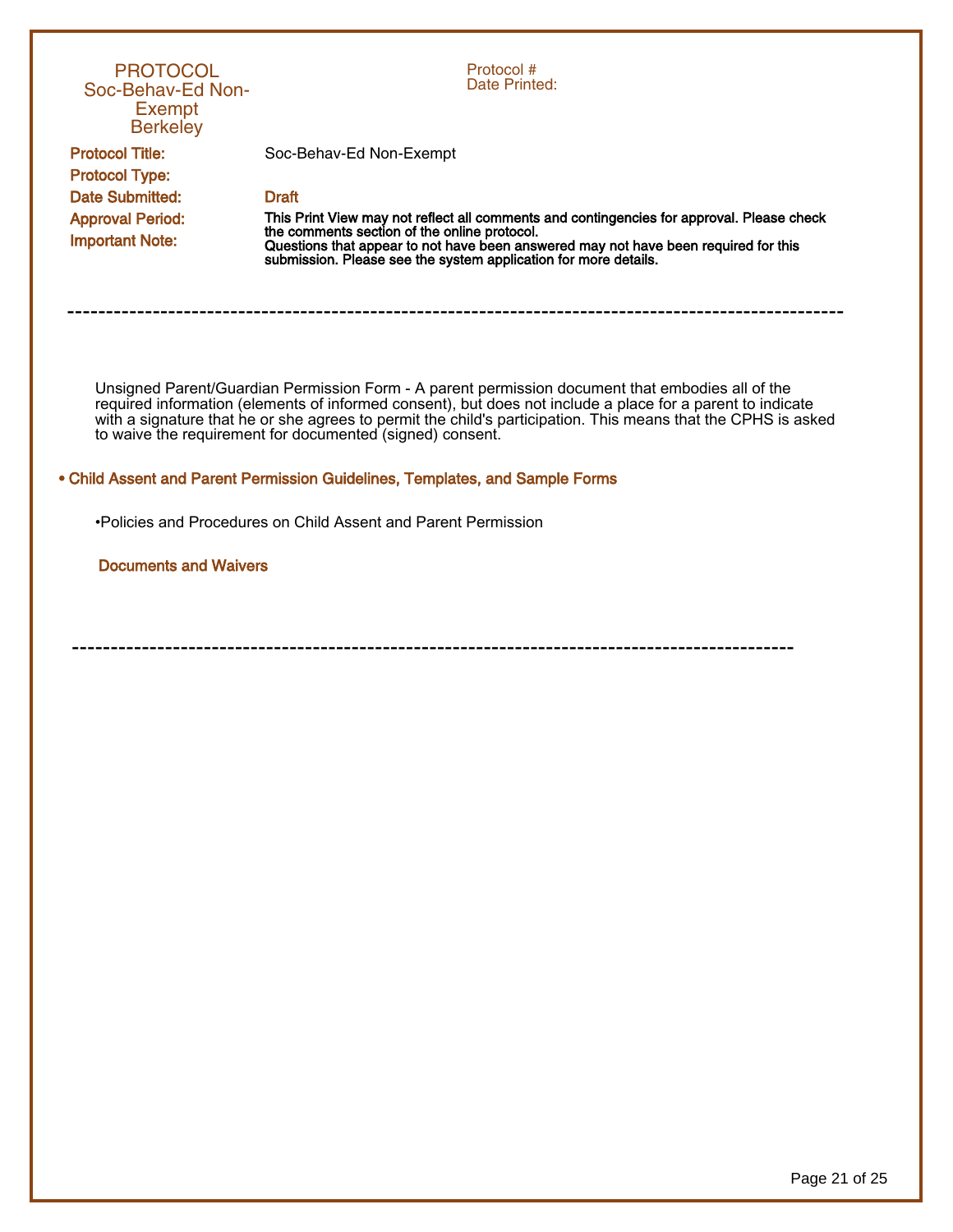| <b>PROTOCOL</b><br>Soc-Behav-Ed Non-<br><b>Exempt</b><br><b>Berkeley</b> | Protocol #<br>Date Printed:                                                                                                                                                                                                                                                                         |
|--------------------------------------------------------------------------|-----------------------------------------------------------------------------------------------------------------------------------------------------------------------------------------------------------------------------------------------------------------------------------------------------|
| <b>Protocol Title:</b><br><b>Protocol Type:</b>                          | Soc-Behav-Ed Non-Exempt                                                                                                                                                                                                                                                                             |
| Date Submitted:                                                          | <b>Draft</b>                                                                                                                                                                                                                                                                                        |
| <b>Approval Period:</b><br><b>Important Note:</b>                        | This Print View may not reflect all comments and contingencies for approval. Please check<br>the comments section of the online protocol.<br>Questions that appear to not have been answered may not have been required for this<br>submission. Please see the system application for more details. |
|                                                                          | *** Attachments ***                                                                                                                                                                                                                                                                                 |

### 17. Attachments

Add appropriate attachments (e.g., advertisements, data collection instruments, IRB approvals from collaborating institutions, etc.) in this section. Attachments MUST be in PDF format. Please see eProtocol Attachments Check List for Non-Exempt Applications for more information.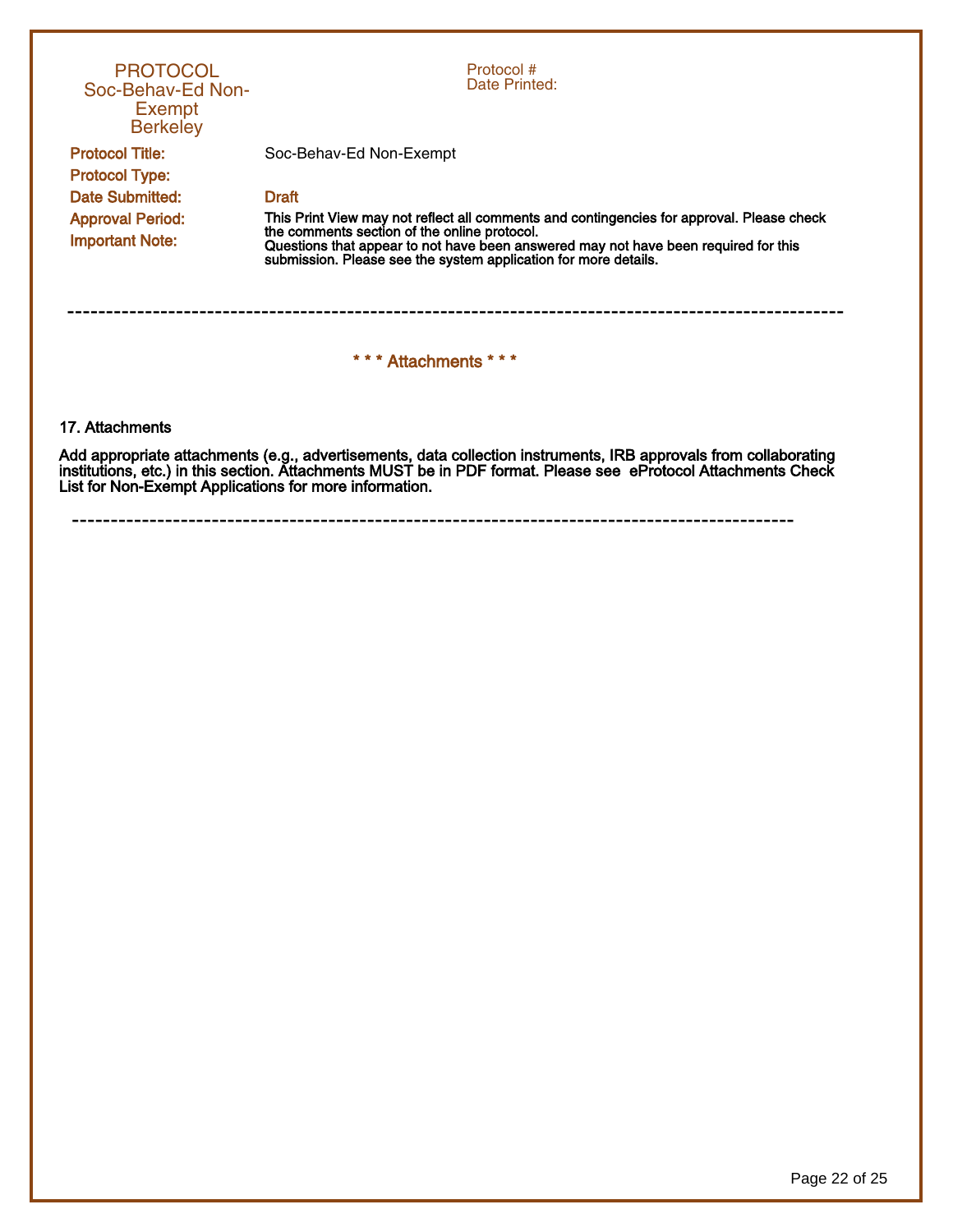| <b>PROTOCOL</b><br>Soc-Behav-Ed Non-<br>Exempt<br><b>Berkeley</b> | Protocol#<br>Date Printed:                                                                                                                                                                                                                                                                          |  |
|-------------------------------------------------------------------|-----------------------------------------------------------------------------------------------------------------------------------------------------------------------------------------------------------------------------------------------------------------------------------------------------|--|
| <b>Protocol Title:</b><br><b>Protocol Type:</b>                   | Soc-Behav-Ed Non-Exempt                                                                                                                                                                                                                                                                             |  |
| Date Submitted:                                                   | <b>Draft</b>                                                                                                                                                                                                                                                                                        |  |
| <b>Approval Period:</b><br><b>Important Note:</b>                 | This Print View may not reflect all comments and contingencies for approval. Please check<br>the comments section of the online protocol.<br>Questions that appear to not have been answered may not have been required for this<br>submission. Please see the system application for more details. |  |
| *** Assurance ***                                                 |                                                                                                                                                                                                                                                                                                     |  |

#### **Assurance**

As Principal Investigator, I have ultimate responsibility for the performance of this study, the protection of the rights and welfare of the human subjects, and strict adherence by all co-investigators and research personnel to CPHS requirements, federal regulations, and state statutes for human subject's research.

#### I hereby assure the following:

- 1. The information provided in this application is accurate to the best of my knowledge.
- 2. All experiments and procedures involving human subjects will be performed under my supervision or that of another qualified professional listed on this protocol.
- 3. This protocol covers the human subjects research activities described in the grant proposal(s) supporting this research and any such activities that are not covered have been/will be covered by a CPHS approved protocol.
- 4. The legally effective informed consent of all human subjects or their legally authorized representative will be obtained (unless waived) using only the current, approved consent form(s).
- 5. If any study subject experiences an unanticipated problem involving risks to subjects or others, and/or a serious adverse event, the CPHS will be informed promptly within no more than one week (7 calendar days), and receive a written report within no more than two weeks (14 calendar days), of recognition/ notification of the event.
- 6. No change in the design, conduct, or key personnel of this research will be implemented without prior CPHS review and approval, unless the changes are necessary to eliminate an apparent immediate hazard to subjects. Changes made to eliminate hazards to subjects will be reported to OPHS/CPHS via the AE/UP reporting process.
- 7. Applications for continuation review will be submitted in a timely manner prior to the expiration date to allow sufficient time for the renewal process. I understand that if approval expires, all research activity (including data analysis) must cease until I receive notice of re-approval by the CPHS.
- 8. Participants' complaints or requests for information about the study will be addressed appropriately.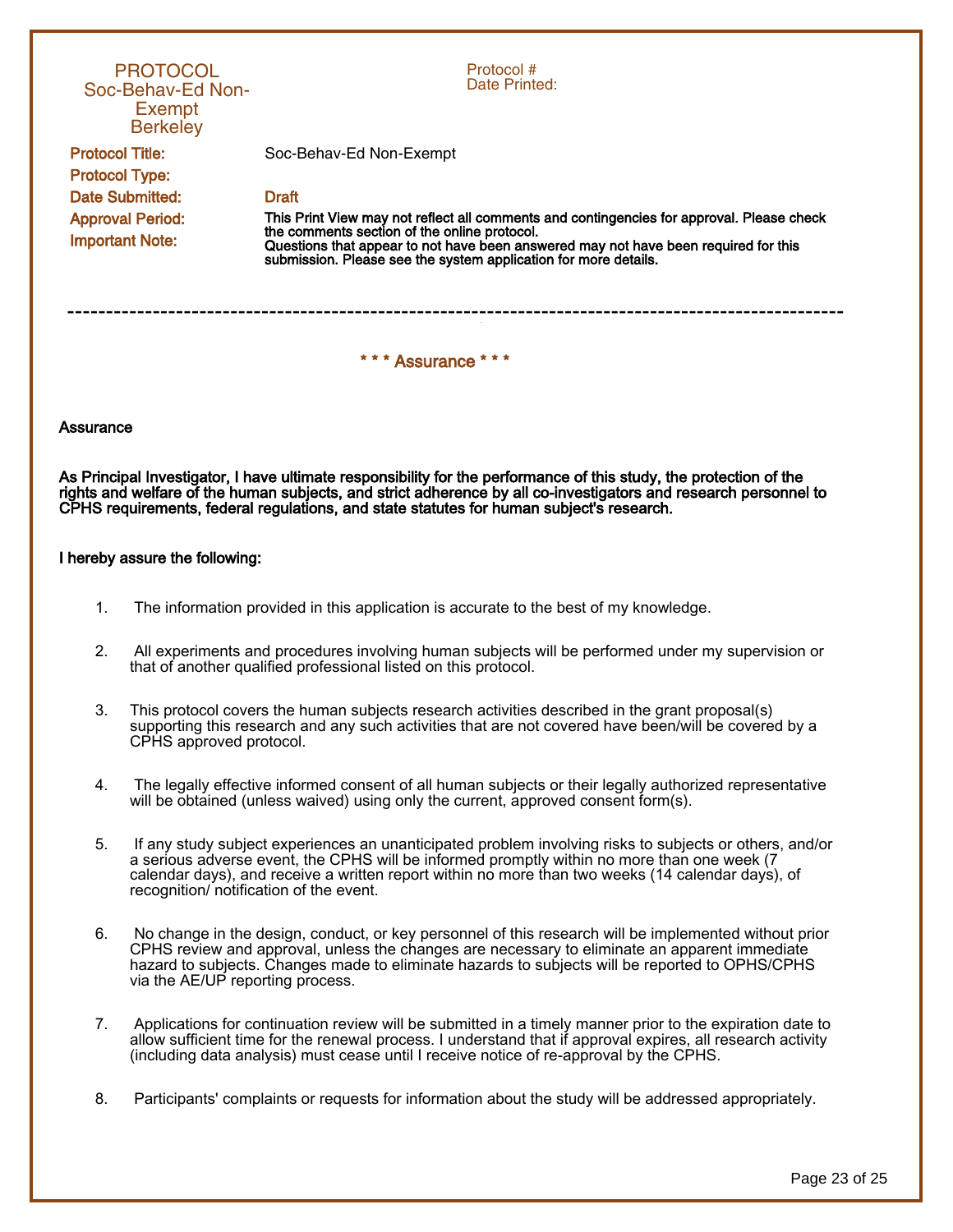|                                                   | <b>PROTOCOL</b><br>Soc-Behav-Ed Non-<br><b>Exempt</b><br><b>Berkeley</b> | Protocol#<br>Date Printed:                                                                                                                                                                                                                                                                          |
|---------------------------------------------------|--------------------------------------------------------------------------|-----------------------------------------------------------------------------------------------------------------------------------------------------------------------------------------------------------------------------------------------------------------------------------------------------|
| <b>Protocol Title:</b><br><b>Protocol Type:</b>   |                                                                          | Soc-Behav-Ed Non-Exempt                                                                                                                                                                                                                                                                             |
| <b>Date Submitted:</b>                            |                                                                          | <b>Draft</b>                                                                                                                                                                                                                                                                                        |
| <b>Approval Period:</b><br><b>Important Note:</b> |                                                                          | This Print View may not reflect all comments and contingencies for approval. Please check<br>the comments section of the online protocol.<br>Questions that appear to not have been answered may not have been required for this<br>submission. Please see the system application for more details. |
| 9.                                                | the project.                                                             | I will promptly and completely comply with a CPHS decision to suspend or withdraw its approval for                                                                                                                                                                                                  |
| 10.                                               | project.                                                                 | I will submit a study closure form at the conclusion of this                                                                                                                                                                                                                                        |
|                                                   |                                                                          | I have read and agree to the above assurances.                                                                                                                                                                                                                                                      |